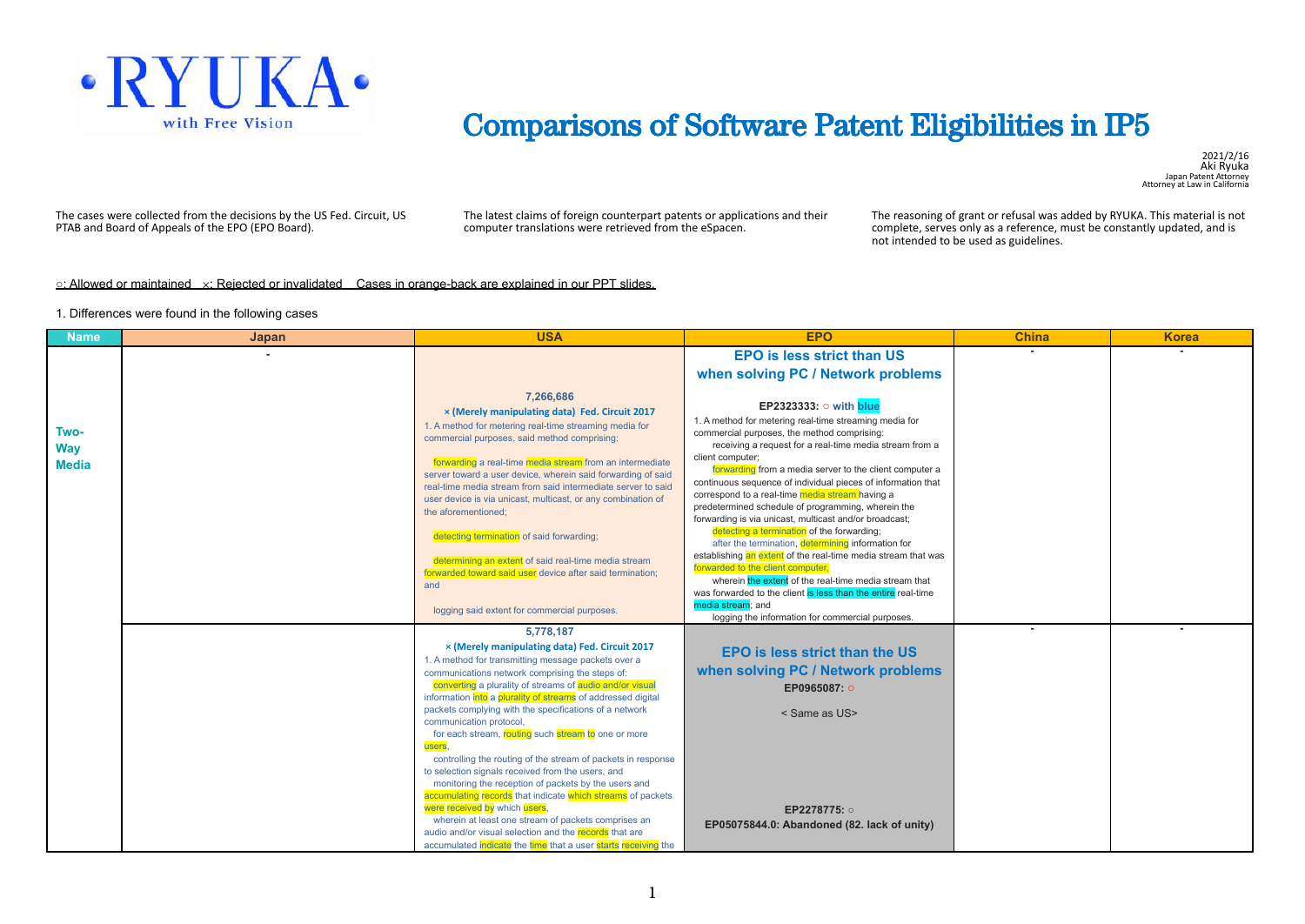

|                |                                                                                                                                                                                                                                                                                                                                                                                                                                                                                                                                                                                                                                                                 | audio and/or visual selection and the time that the user stops<br>receiving the audio and/or visual selection.                                                                                                                                                                                                                                                                                                                                                                                                                                                                                                                                                                                                                                                                                                                                                                                                                                                                                                                                                                                                                                                                                                                                                                                                         |                                                                                                                                                                                                                                                                                                                                                                                                                                                                                                                                                                                                                                                                                                                                                                                                                                                                                                                                                 |  |
|----------------|-----------------------------------------------------------------------------------------------------------------------------------------------------------------------------------------------------------------------------------------------------------------------------------------------------------------------------------------------------------------------------------------------------------------------------------------------------------------------------------------------------------------------------------------------------------------------------------------------------------------------------------------------------------------|------------------------------------------------------------------------------------------------------------------------------------------------------------------------------------------------------------------------------------------------------------------------------------------------------------------------------------------------------------------------------------------------------------------------------------------------------------------------------------------------------------------------------------------------------------------------------------------------------------------------------------------------------------------------------------------------------------------------------------------------------------------------------------------------------------------------------------------------------------------------------------------------------------------------------------------------------------------------------------------------------------------------------------------------------------------------------------------------------------------------------------------------------------------------------------------------------------------------------------------------------------------------------------------------------------------------|-------------------------------------------------------------------------------------------------------------------------------------------------------------------------------------------------------------------------------------------------------------------------------------------------------------------------------------------------------------------------------------------------------------------------------------------------------------------------------------------------------------------------------------------------------------------------------------------------------------------------------------------------------------------------------------------------------------------------------------------------------------------------------------------------------------------------------------------------------------------------------------------------------------------------------------------------|--|
|                |                                                                                                                                                                                                                                                                                                                                                                                                                                                                                                                                                                                                                                                                 | 5,983,005, 6,434,622: ×                                                                                                                                                                                                                                                                                                                                                                                                                                                                                                                                                                                                                                                                                                                                                                                                                                                                                                                                                                                                                                                                                                                                                                                                                                                                                                |                                                                                                                                                                                                                                                                                                                                                                                                                                                                                                                                                                                                                                                                                                                                                                                                                                                                                                                                                 |  |
|                |                                                                                                                                                                                                                                                                                                                                                                                                                                                                                                                                                                                                                                                                 | 6.728.877<br>x (Organizing Human Activity) Fed. Circuit 2016                                                                                                                                                                                                                                                                                                                                                                                                                                                                                                                                                                                                                                                                                                                                                                                                                                                                                                                                                                                                                                                                                                                                                                                                                                                           | <b>EPO is less strict than US</b>                                                                                                                                                                                                                                                                                                                                                                                                                                                                                                                                                                                                                                                                                                                                                                                                                                                                                                               |  |
|                |                                                                                                                                                                                                                                                                                                                                                                                                                                                                                                                                                                                                                                                                 | 1. A method in a computer system for preparing<br>configuration settings for transfer from a source computing                                                                                                                                                                                                                                                                                                                                                                                                                                                                                                                                                                                                                                                                                                                                                                                                                                                                                                                                                                                                                                                                                                                                                                                                          | when solving PC / Network problems                                                                                                                                                                                                                                                                                                                                                                                                                                                                                                                                                                                                                                                                                                                                                                                                                                                                                                              |  |
| Tranxi-        |                                                                                                                                                                                                                                                                                                                                                                                                                                                                                                                                                                                                                                                                 | system to a target computing system, the method<br>comprising:                                                                                                                                                                                                                                                                                                                                                                                                                                                                                                                                                                                                                                                                                                                                                                                                                                                                                                                                                                                                                                                                                                                                                                                                                                                         | EP1173809: 0                                                                                                                                                                                                                                                                                                                                                                                                                                                                                                                                                                                                                                                                                                                                                                                                                                                                                                                                    |  |
| tion           |                                                                                                                                                                                                                                                                                                                                                                                                                                                                                                                                                                                                                                                                 | providing configuration information about configuration<br>settings on the source computing system, the configuration<br>information including a name and location of each<br>configuration setting;<br>generating an extraction plan that identifies configuration<br>settings to be extracted from the source computing system,<br>the generating including providing a list of configuration<br>settings known to the source computing system and<br>including identifying active configuration settings out of the<br>provided list of configuration settings to be extracted from<br>the source computing system;<br>extracting the active configuration settings of the<br>extraction plan from the source computing system, the<br>extracted configuration settings being located using the<br>provided configuration information;<br>generating a transition plan that identifies configuration<br>settings to be transferred from the source computing system<br>to the target computing system, the generating including<br>providing active configuration settings of the extraction plan<br>and including identifying from the active configuration<br>settings of the extraction plan active configuration settings to<br>be transferred from the source computing system to the<br>target computing; and | 1. A method for automatically transitioning configuration<br>settings from a source computing system to a target<br>computing system, <b>comprising</b> the steps of:<br>locating a plurality of configuration settings on a source<br>computing system using a personality object;<br>extracting the plurality of configuration settings from a<br>plurality of locations on the source computing system;<br>storing the plurality of extracted configuration settings in a<br>pre-determined transition format;<br>manipulating the plurality of extracted configuration<br>settings stored in the pre-determined transition format; and<br>preparing a transition package from the plurality of<br>manipulated configuration settings stored in the<br>pre-determined transition format,<br>wherein the transition package is used to transition<br>configuration settings from the source computing system to a<br>target computing system. |  |
|                |                                                                                                                                                                                                                                                                                                                                                                                                                                                                                                                                                                                                                                                                 | for each active configuration setting of the transition plan,<br>retrieving the extracted configuration settings identified as<br>active configuration settings of the transition plan; and                                                                                                                                                                                                                                                                                                                                                                                                                                                                                                                                                                                                                                                                                                                                                                                                                                                                                                                                                                                                                                                                                                                            |                                                                                                                                                                                                                                                                                                                                                                                                                                                                                                                                                                                                                                                                                                                                                                                                                                                                                                                                                 |  |
|                |                                                                                                                                                                                                                                                                                                                                                                                                                                                                                                                                                                                                                                                                 | transitioning one or more of the retrieved configuration<br>settings from a format used on the source computing system<br>to a format used on the target computing system.                                                                                                                                                                                                                                                                                                                                                                                                                                                                                                                                                                                                                                                                                                                                                                                                                                                                                                                                                                                                                                                                                                                                             |                                                                                                                                                                                                                                                                                                                                                                                                                                                                                                                                                                                                                                                                                                                                                                                                                                                                                                                                                 |  |
| <b>Hitachi</b> | <b>JPO</b> is less strict<br>than US and EPO<br>JP3407561: o<br>1 A method of competing according to a server device connected<br>to a plurality of <b>auction</b> participants' client apparatus via a network,<br>the method of competing, comprising:<br>a first step that transmits information on goods in which a<br>transmission means of the aforementioned server device is the<br>target of an auction market to the aforementioned client apparatus.<br>a second step which receives information on a price for<br>determining a price it is considered that may take out in order that<br>a receiving means of the aforementioned server device may | US6044363, US7610217, US7848963<br>$\triangle$ Granted in 2009 and 2010 before Alice,<br>but likely invalid now<br>1. An auction method, comprising the following steps:<br>receiving ordering information from remote bidders, the<br>ordering information including a desired price, number of<br>product purchases and a highest possible price for each<br>remote bidder; and<br>conducting an automated <b>auction</b> procedure whereby the<br>desired prices included in said ordering information are<br>compared to determine an initial highest product price;<br>wherein, if two or more bidders have competing desired                                                                                                                                                                                                                                                                                                                                                                                                                                                                                                                                                                                                                                                                                     | EP0828223: × (Same as human activity)<br><b>EPO Board, T0258/03</b><br>1. A computerized auction method for performing an auction<br>via a network and resolving a competitive state among a<br>plurality of bidders, the computerized auction method being<br>executed method comprising the steps of:<br>a) outputting information on a product to be auctioned via the<br>network;<br>b) inputting bid information used to define the maximum<br>price data acceptable to pay for the product as proposed by<br>each bidder via the network;<br>c) increasing a bid price data stored in the computer by a<br>predetermined value, if there occurs a competitive state in<br>which there are a plurality of bidders;                                                                                                                                                                                                                         |  |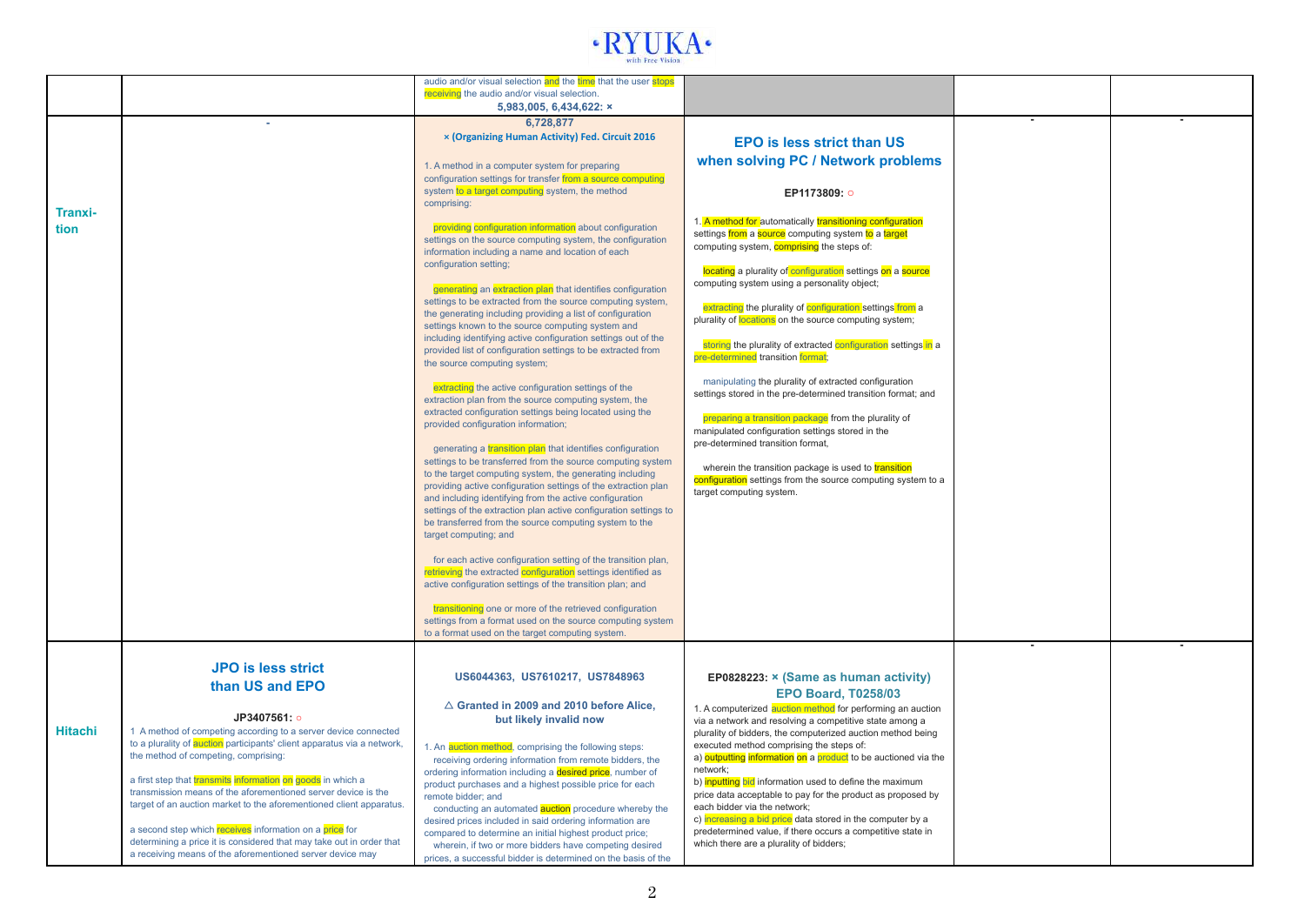## $\cdot$  RYUKA $\cdot$

|                                             | purchase goods concerning information on the aforementioned<br>goods in which the aforementioned auction participant was<br>transmitted at said first step from the aforementioned client<br>apparatus.<br>a 3rd step that judges whether it is below a price it is considered<br>that may take out in order that a first judgment means of the<br>aforementioned server device may purchase the aforementioned<br>goods in which the present auction market price was received at<br>said second step for every aforementioned auction participant.<br>a 4th step that judges that he is an auction participant who wishes<br>the purchase of the aforementioned goods when judged with a<br>second judgment means of the aforementioned server device<br>being below a price it is considered that may take out in order that<br>the aforementioned present auction market price may purchase<br>the aforementioned goods at said 3rd step.<br>a fifth step which judges whether multiple auction participants of<br>whom the 3rd judgment means of the aforementioned server<br>device expects the purchase of the aforementioned goods judged<br>at said 4th step exist, and whether it is therefore a race condition.<br>when it judges that a setting-out means of the aforementioned<br>server device is the aforementioned race condition at said fifth<br>step, only a predetermined part raises the aforementioned auction<br>market price, reset the aforementioned auction market price, and a<br>reset auction market price as the aforementioned present auction<br>market price,<br>a sixth step to which said first judgment means repeats said 3rd<br>step, said second judgment means repeats said 4th step, and said<br>3rd judgment means repeats said fifth step.<br>a seventh step which determines the surviving aforementioned<br>auction participant as a successful tenderer when it judges that a<br>determination means of the aforementioned server device is not<br>the aforementioned race condition at said fifth step.<br>JP3948197、JP3965878: | largest highest possible price included in said ordering<br>information; but if no bidders have competing desired prices,<br>a successful bidder is determined on the basis of the largest<br>desired price included in said ordering information.<br>$\leftarrow$<br>【請求項1】複数の競り参加者のクライアント装置にネットワーク<br>を介して接続されたサーバ装置による競り方法において、<br>前記サーバ装置の送信手段が、競りの対象となる商品の情<br>報を前記クライアント装置へ送信する第1のステップと、<br>前記サーバ装置の受信手段が、前記競り参加者が前記第<br>のステップで送信された前記商品の情報に係る商品を購入する<br>ために出しても良いと考える価格を決定するための価格の情報<br>を前記クライアント装置から受信する第2のステップと、<br>前記サーバ装置の第1の判定手段が、現在の競り価格が前<br>記第2のステップで受信された前記商品を購入するために出して<br>も良いと考える価格以下であるか否かを前記競り参加者ごとに<br>判定する第3のステップと、<br>前記サーバ装置の第2の判定手段が、前記第3のステップで<br>前記現在の競り価格が前記商品を購入するために出しても良い<br>と考える価格以下であると判定された場合に、前記商品の購入<br>を希望する競り参加者であることを判定する第4のステップと、<br>前記サーバ装置の第3の判定手段が、前記第4のステップで<br>判定された前記商品の購入を希望する競り参加者が複数存在<br>するか否かよって、競合状態であるか否かを判定する第5のス<br>テップと、<br>前記サーバ装置の設定手段が、前記第5のステップで前記競<br>合状態であると判定された場合に、予め定められた分だけ前記<br>競り価格を上げて前記競り価格を再設定し、再設定された競り価<br>格を前記現在の競り価格として、前記第1の判定手段が前記第<br>3のステップを繰り返し、前記第2の判定手段が前記第4のス<br>テップを繰り返し、前記第3の判定手段が前記第5のステップを<br>繰り返す第6のステップと、<br>前記サーバ装置の決定手段が、前記第5のステップで前記競<br>合状態でないと判定された場合に、残った前記競り参加者を落<br>札者として決定する第7のステップとを備える競り方法。 | d) excluding a bidder from the plurality of bidders if the<br>increased bid price data exceeds the maximum price of that<br>bidder stored in the computer;<br>e) if there is more than one bidder remaining, repeating<br>steps c and d until there is one bidder remaining;<br>f) determining the remaining bidder as a successful bidder<br>who makes a successful bid for the product.                                                                                                                                                                                                                                                                                                                                                                                                                                                                                                                                                                                                                        |  |
|---------------------------------------------|---------------------------------------------------------------------------------------------------------------------------------------------------------------------------------------------------------------------------------------------------------------------------------------------------------------------------------------------------------------------------------------------------------------------------------------------------------------------------------------------------------------------------------------------------------------------------------------------------------------------------------------------------------------------------------------------------------------------------------------------------------------------------------------------------------------------------------------------------------------------------------------------------------------------------------------------------------------------------------------------------------------------------------------------------------------------------------------------------------------------------------------------------------------------------------------------------------------------------------------------------------------------------------------------------------------------------------------------------------------------------------------------------------------------------------------------------------------------------------------------------------------------------------------------------------------------------------------------------------------------------------------------------------------------------------------------------------------------------------------------------------------------------------------------------------------------------------------------------------------------------------------------------------------------------------------------------------------------------------------------------------------------------------------------------------------------------------|-------------------------------------------------------------------------------------------------------------------------------------------------------------------------------------------------------------------------------------------------------------------------------------------------------------------------------------------------------------------------------------------------------------------------------------------------------------------------------------------------------------------------------------------------------------------------------------------------------------------------------------------------------------------------------------------------------------------------------------------------------------------------------------------------------------------------------------------------------------------------------------------------------------------------------------------------------------------------------------------------------------------------------------------------------------------------------------------------------------------------------------------------------------------------------------------------|------------------------------------------------------------------------------------------------------------------------------------------------------------------------------------------------------------------------------------------------------------------------------------------------------------------------------------------------------------------------------------------------------------------------------------------------------------------------------------------------------------------------------------------------------------------------------------------------------------------------------------------------------------------------------------------------------------------------------------------------------------------------------------------------------------------------------------------------------------------------------------------------------------------------------------------------------------------------------------------------------------------|--|
| <b>Ex Parte</b><br>Steve<br>Bush, et<br>al. | JP4887315: o<br>1. A method for identifying a common account at a client computer,<br>the method comprising:<br>receiving a user identifier at a client computer from a user;<br>receiving a first logon request including the received user<br>identifier but not including an account identifier<br>receiving from the server computer a logon response<br>including an <b>account identifier</b> associated with the received user<br>identifier from the client computer to the server computer;<br>receiving a logon response from the server computer, the<br>logon response including an <b>account</b> identifier associated with the<br>received user identifier: If the account identifier stored in the client<br>computer is not matched with the account identifier stored in the<br>client computer, the account identified by the received account<br>identifier.<br>prompting the user to indicate whether it should be the same<br>account as the account identified by the account identifier stored<br>on the client computer and if the user indicates that the two<br>accounts should be the same, and<br>sending a second logon request from the client to the server<br>computer, wherein the second logon request includes an account<br>identifier previously stored in the client computer.                                                                                                                                                                                                                                                                                                                                                                                                                                                                                                                                                                                                                                                                                                                                                           | US2007078785 o (PC specific issue) PTAB 2015<br>1. A computer-based method for identifying common<br>accounts, the method comprising:<br>assigning a first user identifier to a first account, the first<br>account being associated with a first node;<br>assigning a second user identifier to a second account,<br>the second account being associated with a second node;<br>receiving a request from the second node that includes the<br>first user identifier, when the first account is not already<br>associated to the second node,<br>determining whether the first and second accounts<br>represent the same account; and<br>when it is determined that the first and second accounts<br>represent the same account, combining the first and second<br>accounts into a single account.<br><b>US9171308: ○</b>                                                                                                                                                                                                                                                                                                                                                                       | <b>EPO</b> is stricter than US and JP<br>when solving<br>user account / accounting problems<br>EP1346273: X (Inventive step)<br>1. A computer-implemented method of generating a common<br>account within a computer system, the computer system<br>comprising resources that are accessed from nodes within<br>said computer system;<br>wherein said accounts comprising user credentials; and<br>wherein at least one account being assigned to a node, the<br>method comprising:<br>receiving from a node from which a user is accessing a<br>resource, information relating to a first account, the first<br>account comprising credentials of the user, the resource<br>being associated with the first account; and<br>when the first account to which the information is related<br>is not currently associated with said node from which the<br>user is accessing the resource,<br>determining whether a second account that is associated<br>with said node and the first account that is not currently |  |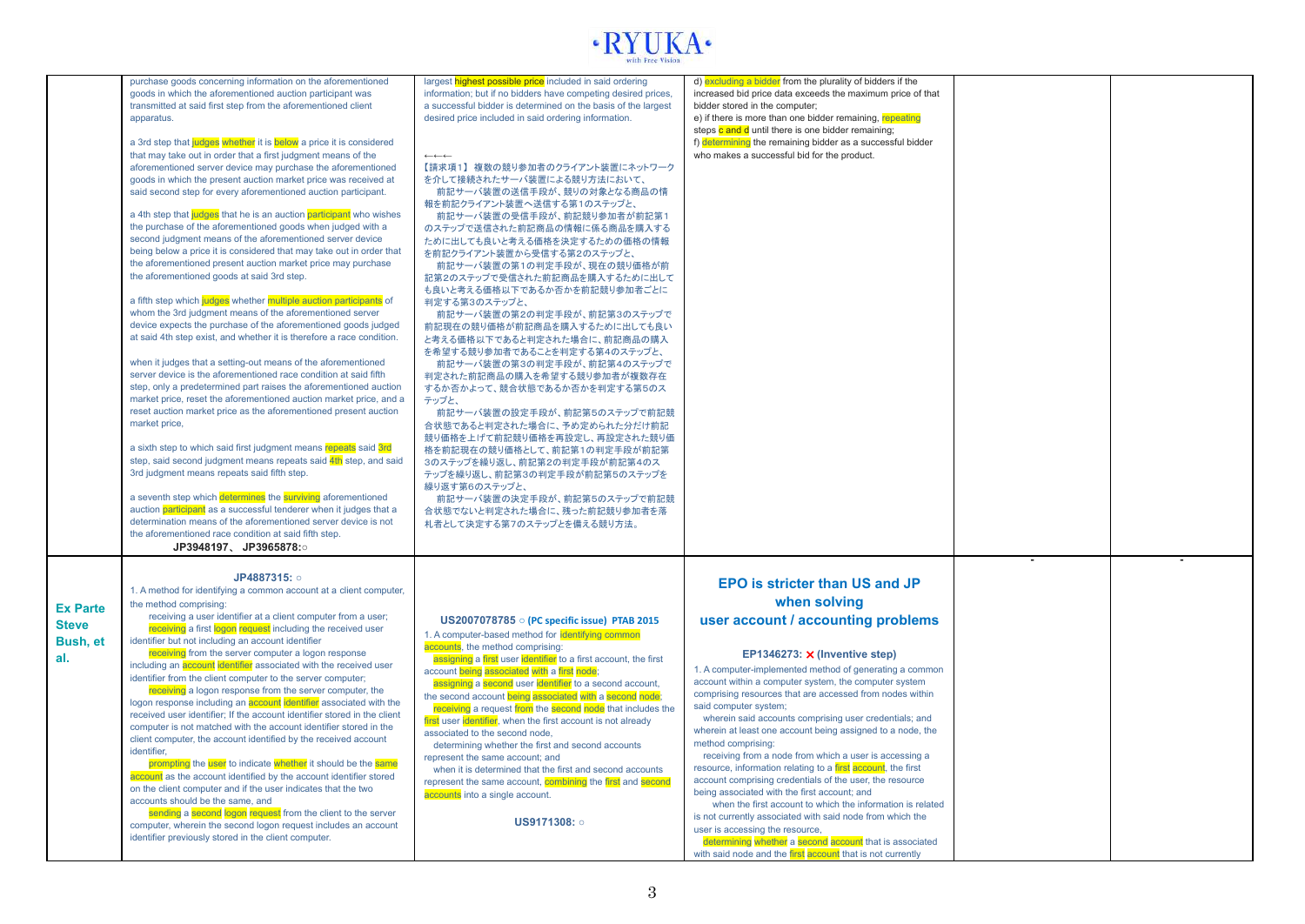

|               | JP5368942, JP5398155: o |                                                                            | associated with node should be common accounts                                                                          |  |
|---------------|-------------------------|----------------------------------------------------------------------------|-------------------------------------------------------------------------------------------------------------------------|--|
|               |                         |                                                                            | comprising credentials of said user; and                                                                                |  |
|               |                         |                                                                            | when it is determined that the accounts should be                                                                       |  |
|               |                         |                                                                            | common accounts, combining the first account and second<br>account into a single account.                               |  |
|               |                         |                                                                            |                                                                                                                         |  |
|               |                         |                                                                            |                                                                                                                         |  |
|               |                         |                                                                            | <b>EPO is stricter than US</b>                                                                                          |  |
|               |                         |                                                                            | when solving                                                                                                            |  |
|               |                         |                                                                            | user account / accounting problems                                                                                      |  |
|               |                         |                                                                            |                                                                                                                         |  |
|               |                         | 7,631,065 o (Network specific issue)                                       |                                                                                                                         |  |
| <b>Amdocs</b> |                         | Fed. Circuit 2016                                                          | EP1031105 $\circ$ (Much Narrower)                                                                                       |  |
|               |                         | 7. A method of processing network accounting information                   | 1. A method for billing for network usage, comprising:<br>(a) collecting network communications usage information in    |  |
|               |                         | comprising:<br>receiving from a first source a first network accounting    | real-time from network devices at a plurality of layers utilizing                                                       |  |
|               |                         | record:                                                                    | multiple gatherers each including a plurality of information                                                            |  |
|               |                         | correlating the first network accounting record with                       | source modules each interfacing with one of the network                                                                 |  |
|               |                         | accounting information available from a second source; and                 | devices and capable of communicating using a protocol                                                                   |  |
|               |                         | using the accounting information with which the first                      | specific to the network device coupled thereto, the network                                                             |  |
|               |                         | network accounting record is correlated to enhance the first               | devices selected from the group consisting of routers,                                                                  |  |
|               |                         | network accounting record.                                                 | switches, firewalls, authentication servers, web hosts, proxy                                                           |  |
|               |                         | 7,412,510: Valid                                                           | servers, netflow servers, databases, mail servers, RADIUS<br>servers, and domain name servers, the gatherers being      |  |
|               |                         | 6,947,984: Valid                                                           | positioned on a segment of the network on which the                                                                     |  |
|               |                         | 6.836.797: Valid                                                           | network devices coupled thereto are positioned for                                                                      |  |
|               |                         | 1. A method for generating a single record reflecting multiple             | minimizing an impact of the gatherers on the network;                                                                   |  |
|               |                         | services for accounting purposes, comprising:                              | (b) translating the network communications usage                                                                        |  |
|               |                         | (a) identifying a plurality of services carried out over a                 | information collected from the network devices utilizing the                                                            |  |
|               |                         | network:                                                                   | information source modules;                                                                                             |  |
|               |                         | (b) collecting data describing the plurality of services; and              | (c) caching the network communications usage information                                                                |  |
|               |                         | (c) generating a single record including the collected data,               | collected from the network devices utilizing the gatherers;<br>(d) normalizing the network communications usage         |  |
|               |                         | wherein the single record represents each of the plurality of<br>services. | information with the gatherers by excluding fields not                                                                  |  |
|               |                         |                                                                            | required by a central event manager coupled to the                                                                      |  |
|               |                         |                                                                            | gatherers;                                                                                                              |  |
|               |                         |                                                                            | (e) defining an enhancement procedure utilizing the central                                                             |  |
|               |                         |                                                                            | event manager by:                                                                                                       |  |
|               |                         |                                                                            | (i) accessing the central event manager,                                                                                |  |
|               |                         |                                                                            | (ii) naming the enhancement procedure,<br>(iii) selecting a trigger for the enhancement procedure, the                  |  |
|               |                         |                                                                            | trigger corresponding to at least one of the information                                                                |  |
|               |                         |                                                                            | source modules,                                                                                                         |  |
|               |                         |                                                                            | (iv) identifying a field type to be enhanced,                                                                           |  |
|               |                         |                                                                            | (v) listing a plurality of fields that match the field type to be                                                       |  |
|               |                         |                                                                            | enhanced,                                                                                                               |  |
|               |                         |                                                                            | (vi) listing a plurality of functions available based on the<br>information source module corresponding to the trigger, |  |
|               |                         |                                                                            | (vii) allowing the user to choose at least one of the listed                                                            |  |
|               |                         |                                                                            | fields, and                                                                                                             |  |
|               |                         |                                                                            | (viii) allowing a user to choose at least one of the listed                                                             |  |
|               |                         |                                                                            | functions:                                                                                                              |  |
|               |                         |                                                                            | (f) displaying the enhancement procedure on a graphical                                                                 |  |
|               |                         |                                                                            | user interface by representing each function as a separate                                                              |  |
|               |                         |                                                                            | graphical representation, wherein the graphical<br>representations are shown to be joined to each other in              |  |
|               |                         |                                                                            | accordance with the enhancement procedure;                                                                              |  |
|               |                         |                                                                            | (g) coordinating the collection of the network                                                                          |  |
|               |                         |                                                                            | communications usage information by the gatherers utilizing                                                             |  |
|               |                         |                                                                            | the central event manager;                                                                                              |  |
|               |                         |                                                                            | (h) filtering the network communications usage information                                                              |  |
|               |                         |                                                                            | utilizing the central event manager;                                                                                    |  |
|               |                         |                                                                            | (i) aggregating the network communications usage                                                                        |  |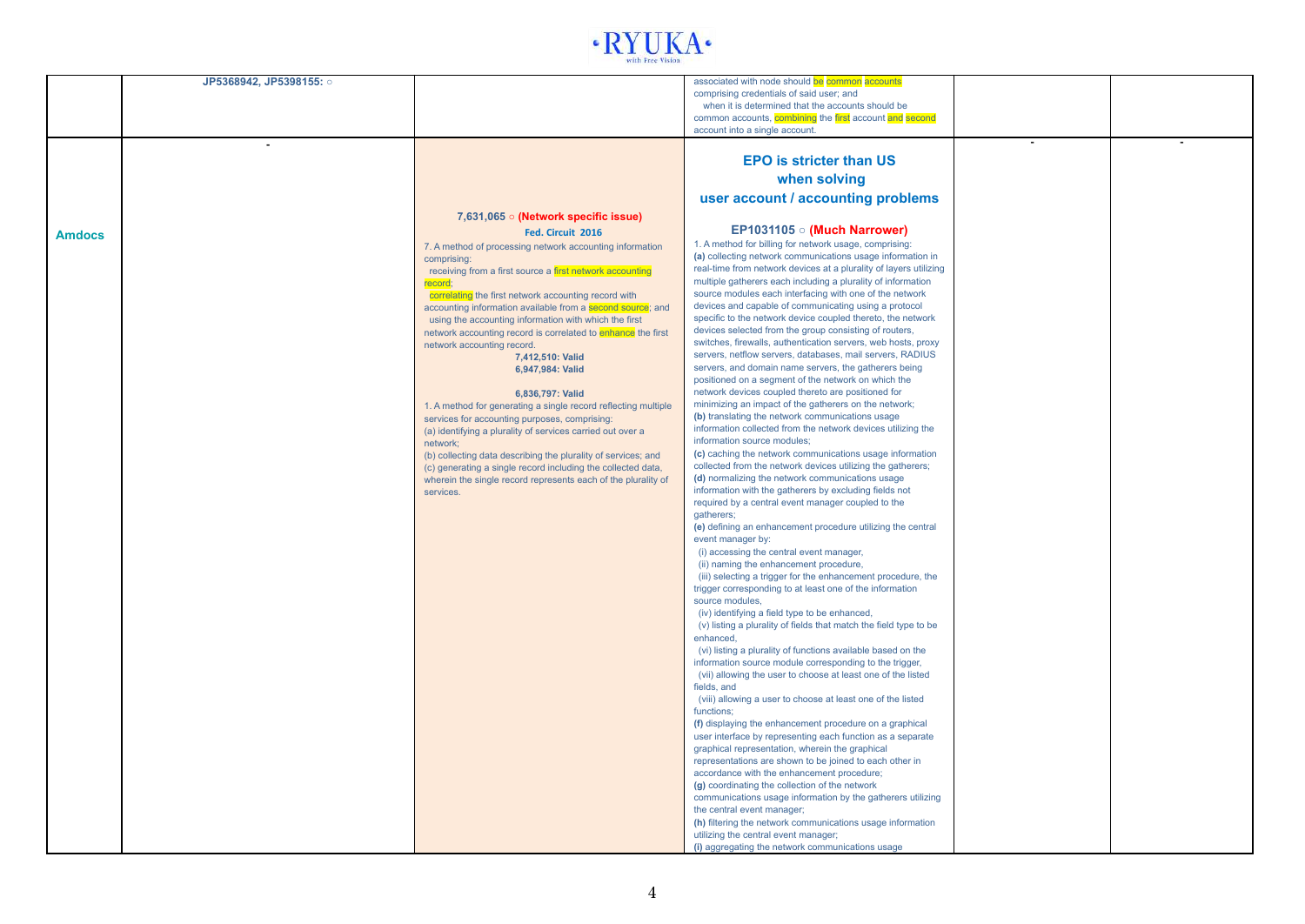

|  | information and the data records utilizing the central event    |  |
|--|-----------------------------------------------------------------|--|
|  |                                                                 |  |
|  | manager for reducing a number of the data records;              |  |
|  | (j) enhancing the aggregation in accordance with the efined     |  |
|  | enhancement procedure, the enhancement including:               |  |
|  | (i) receiving the network communications usage information,     |  |
|  | (ii) determining whether the trigger has occurred,              |  |
|  | (iii) if the trigger has occurred, applying the at least one    |  |
|  | chosen function associated with the enhancement procedure       |  |
|  |                                                                 |  |
|  | to the network communications usage information,                |  |
|  | (iv) identifying results of the function,                       |  |
|  | (v) using the results of the function to gather additional      |  |
|  | network communications usage information from other             |  |
|  | gatherers, and                                                  |  |
|  | (vi) enhancing the chosen field with the additional network     |  |
|  | communications usage information;                               |  |
|  | (k) completing a plurality of data records from the filtered    |  |
|  | network communications usage information by accessing           |  |
|  |                                                                 |  |
|  | user account information, and determining or each data          |  |
|  | record a corresponding source IP address, a corresponding       |  |
|  | domain name, a corresponding type of service used, and a        |  |
|  | corresponding amount of time that the service was used, the     |  |
|  | plurality of data records corresponding to network usage by     |  |
|  | a plurality of users;                                           |  |
|  | (I) merging duplicate records in the plurality of data records  |  |
|  | for enhancing efficiency;                                       |  |
|  | (m) billing the users based on the data records;                |  |
|  | (n) time stamping the data records;                             |  |
|  |                                                                 |  |
|  | (o) storing the time stamped data records in tables in a        |  |
|  | central database coupled to the central event manager at a      |  |
|  | user-specified interval;                                        |  |
|  | (p) deleting the stored data records upon the cessation of a    |  |
|  | predetermined amount of time after the storage utilizing the    |  |
|  | timestamp;                                                      |  |
|  | (q) periodically determining whether the network devices are    |  |
|  | currently licensed;                                             |  |
|  | (r) submitting network activity queries to the central          |  |
|  |                                                                 |  |
|  | database for retrieving information on activity of the network; |  |
|  | (s) outputting a network activity report based on the network   |  |
|  | activity queries;                                               |  |
|  | (t) submitting resource consumption queries to the central      |  |
|  | database for retrieving information on resource consumption     |  |
|  | in the network;                                                 |  |
|  | (u) outputting a resource consumption report based on the       |  |
|  | resource consumption queries                                    |  |
|  | (v) continuously monitoring a state of the gatherers;           |  |
|  | (w) detecting a fault;                                          |  |
|  |                                                                 |  |
|  | (x) utilizing the state of the gatherers and the stored data    |  |
|  | records to recover from the fault upon the detection thereof;   |  |
|  | (y) generating an alert upon the occurrence of an event         |  |
|  | utilizing the information source modules;                       |  |
|  | (z) wherein the data records are in a data record format        |  |
|  | having a plurality of fields including a source IP field, a     |  |
|  | destination IP field, a source host field, a destination host   |  |
|  | field, a service type field, a date and time field, a duration  |  |
|  | field, a total number of bytes field, and a counter field.      |  |
|  |                                                                 |  |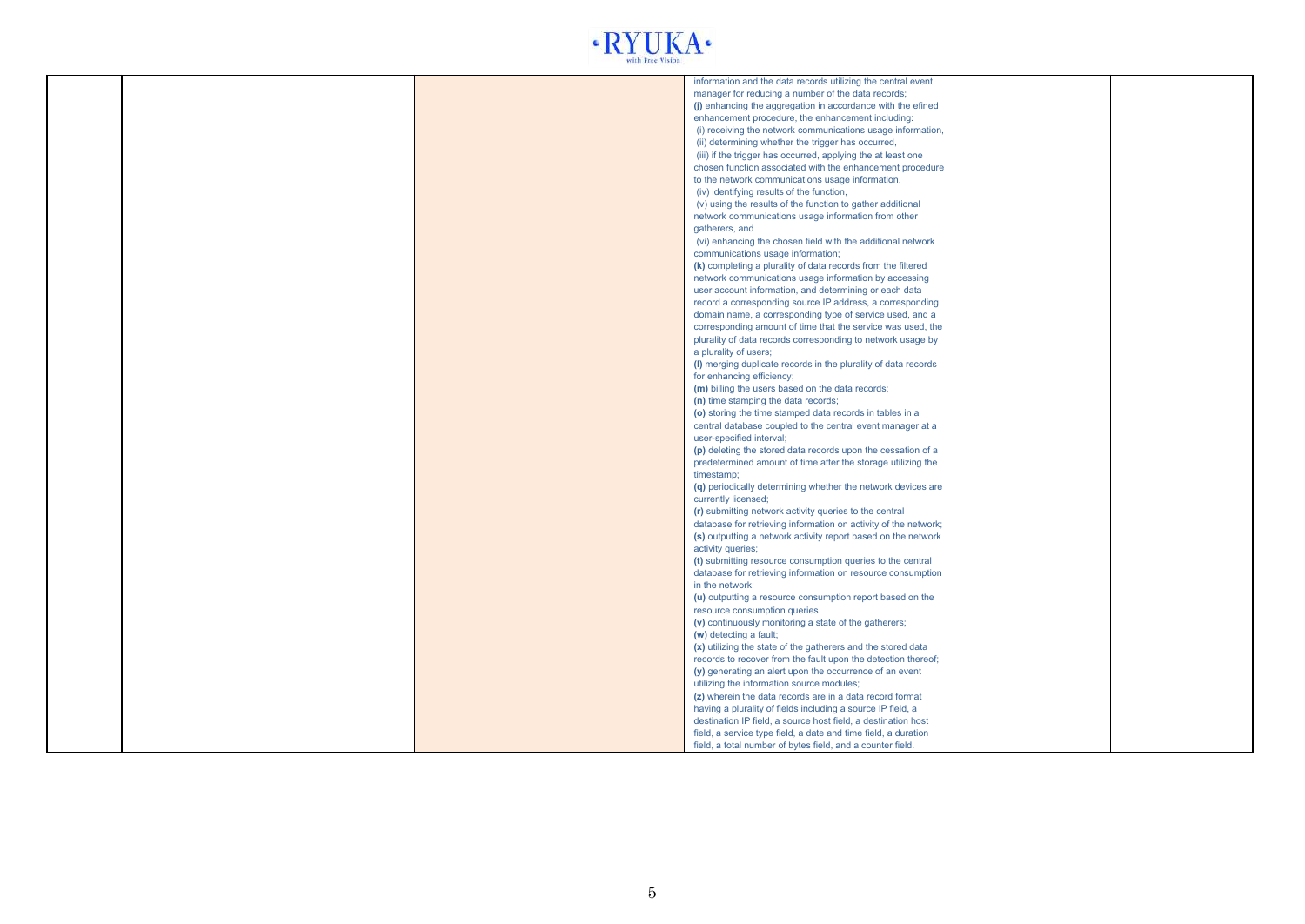

| Core<br><b>Wireless</b>                                   | <b>JPO is less strict</b><br>than US or EPO<br>JP5128042: o (Much wider)<br>1. A computing device comprising a display screen, the computing<br>device being able to display on the screen an application summary<br>window.<br>the summary window comprising a limited list of<br>(i) common functions offered within an application and/or<br>(ii) data stored in that application.<br>JP5768281: 0 JP5865429: 0 | 8,434,020: $\circ$ (Improved PC operation)<br>Fed. Circuit, 2018<br>1. A computing device comprising a display screen, the<br>computing device being<br>configured to display on the screen a main menu listing at<br>least a first application, and () an application summary<br>window that can be reached directly from the main menu,<br>wherein the application summary window displays a<br>limited list of at least one function offered within the first<br>application,<br>each function in the list being selectable to launch the first<br>application and initiate the selected function, and wherein<br>the application summary window is displayed while the<br>application is in an un-launched state,<br>wherein said limited list is a sub-set of all of the functions<br>offered by a given application.<br>8,713,476: Valid (Not Abstract Idea) | <b>EPO is stricter than US and JP</b><br>for presentation of information<br>EP01953218.3: $\times$ (Inventive Step)<br>1. A computing device comprising a display screen, the<br>computing device being configured to:<br>display on the screen a main menu listing at least a first<br>application; and<br>display on the screen an application summary window that<br>can be reached directly from the main menu,<br>wherein the application summary window displays data<br>stored by the first application,<br>characterized in that the computing device is configured to<br>display the application summary window without launching<br>the first application                                                                                                                                                                                                                                                                                                                                                                                                                                                                                                                                                                                                                                                                                                                    |                                                                 |                                                                                                              |
|-----------------------------------------------------------|--------------------------------------------------------------------------------------------------------------------------------------------------------------------------------------------------------------------------------------------------------------------------------------------------------------------------------------------------------------------------------------------------------------------|--------------------------------------------------------------------------------------------------------------------------------------------------------------------------------------------------------------------------------------------------------------------------------------------------------------------------------------------------------------------------------------------------------------------------------------------------------------------------------------------------------------------------------------------------------------------------------------------------------------------------------------------------------------------------------------------------------------------------------------------------------------------------------------------------------------------------------------------------------------------|----------------------------------------------------------------------------------------------------------------------------------------------------------------------------------------------------------------------------------------------------------------------------------------------------------------------------------------------------------------------------------------------------------------------------------------------------------------------------------------------------------------------------------------------------------------------------------------------------------------------------------------------------------------------------------------------------------------------------------------------------------------------------------------------------------------------------------------------------------------------------------------------------------------------------------------------------------------------------------------------------------------------------------------------------------------------------------------------------------------------------------------------------------------------------------------------------------------------------------------------------------------------------------------------------------------------------------------------------------------------------------------|-----------------------------------------------------------------|--------------------------------------------------------------------------------------------------------------|
| <b>ABIB</b><br><b>FERNAN</b><br><b>DO</b><br><b>CESAR</b> | JP4981028: o<br><substantially as="" ep="" same="" the=""></substantially>                                                                                                                                                                                                                                                                                                                                         | US7957915. • (Specific microscope issue)<br><substantially as="" ep="" same="" the=""></substantially>                                                                                                                                                                                                                                                                                                                                                                                                                                                                                                                                                                                                                                                                                                                                                             | <b>EPO is stricter than US and JP</b><br>for presentation of information<br>EP1874193(Auxiliary request to the Board of Appeals)<br>x (Inventive step) EPO Board, T231/13<br>1. A process operatively coupled to a microscope device, the<br>device configured to calculate values for variables wherein<br>the variables comprise  median and/or mean and standard<br>deviation for corneal cellular density;  comprising:<br>generating using the device a statistical-analytic ruler<br>graphic for a variable wherein the ruler graphic comprises<br>areas A, B, C and D wherein area A indicates values of the<br>variable above that expected for age of a corneal cell<br>sample, area B indicates ;<br>generating an <b>arrow</b> graphic E that indicates mean of the<br>variable for the corneal cell sample;<br>generating a segment graphic F-G wherein an F end of<br>the segment indicates an inferior limit of a reliability interval<br>for the variable, wherein a G end of the segment indicates a<br>superior limit of the reliability interval for the variable, and<br>wherein the segment length from F to G represents a<br>reliability interval calculated according to a mean plus and<br>minus a relative error calculated for the corneal cell<br>sample; and<br>generating a report graphic that comprises at least the<br>ruler graphic for the variable. | CN101203185: 0<br><similar ep="" with=""></similar>             |                                                                                                              |
| <b>Philips</b>                                            | JP4981243: o                                                                                                                                                                                                                                                                                                                                                                                                       | US6690387: o (Improved PC operation)                                                                                                                                                                                                                                                                                                                                                                                                                                                                                                                                                                                                                                                                                                                                                                                                                               | <b>EPO</b> is stricter than US and JP<br>for presentation of information, but<br>EP1459165: o with technical PC operation<br><b>EPO Board, T0077/14</b>                                                                                                                                                                                                                                                                                                                                                                                                                                                                                                                                                                                                                                                                                                                                                                                                                                                                                                                                                                                                                                                                                                                                                                                                                                | CN101866268: o                                                  | KR100971452: o<br>Claim 7                                                                                    |
|                                                           | <similar ep="" with=""><br/>JP6329886, JP5356849, JP5826623, JP5945264 o</similar>                                                                                                                                                                                                                                                                                                                                 | 9. An improved method of controlling the scroll-like display of<br>data on an electronic display screen, said method<br>comprising the steps of:                                                                                                                                                                                                                                                                                                                                                                                                                                                                                                                                                                                                                                                                                                                   | <b>Blue is added cf. US</b><br>8. A method of controlling a scroll-like display of data on an<br>electronic display screen, said method comprising the steps<br>of:                                                                                                                                                                                                                                                                                                                                                                                                                                                                                                                                                                                                                                                                                                                                                                                                                                                                                                                                                                                                                                                                                                                                                                                                                    | <same as="" us=""><br/>CN102270098: o<br/>CN103761049: o</same> | An improved method for<br>controlling the scroll-type<br>display of data on the<br>electronic display screen |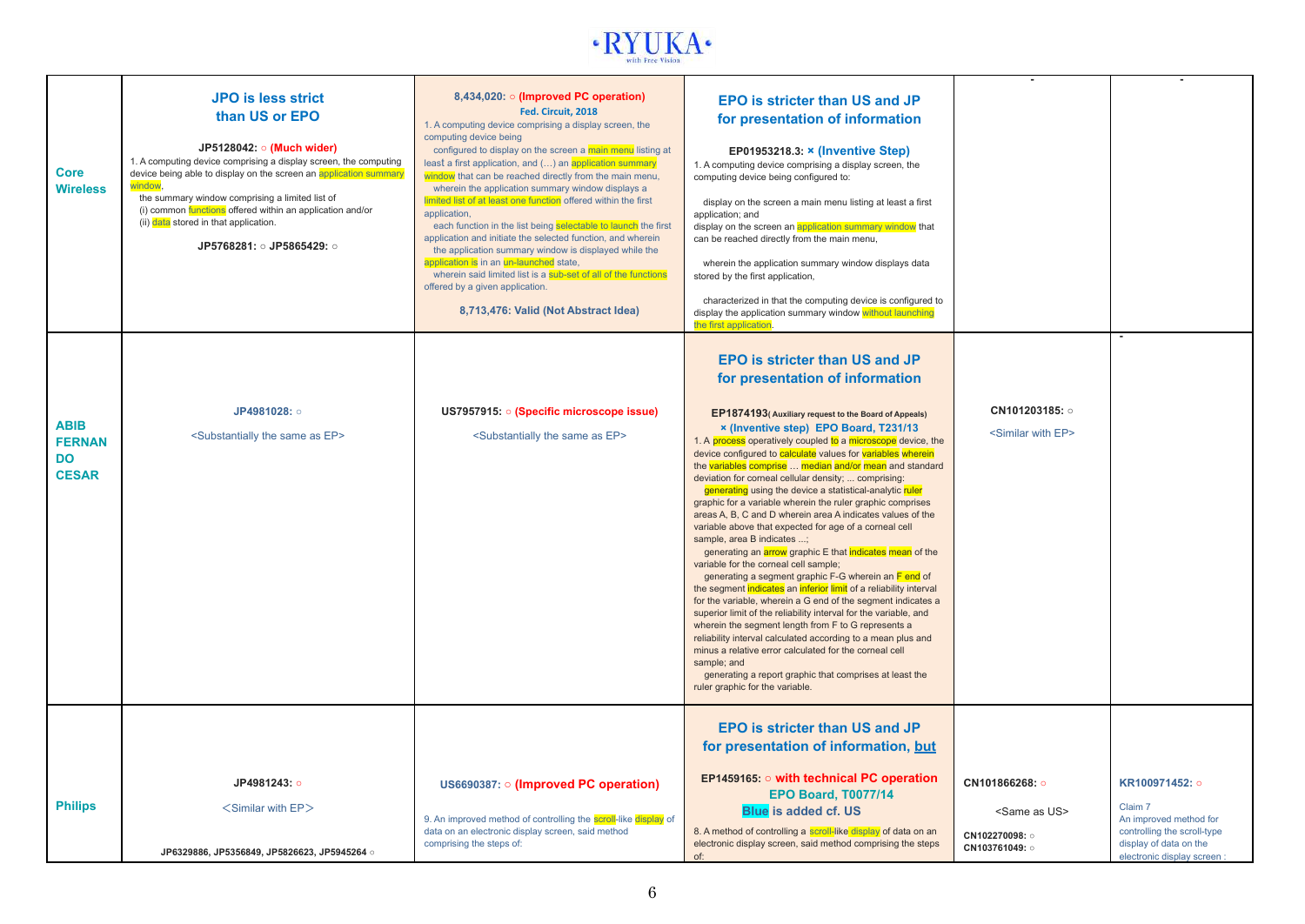# $\cdot RYLKA$

|  |                                                                                                                         |                                                                                                                           | CN104598149: o                            |                                                             |
|--|-------------------------------------------------------------------------------------------------------------------------|---------------------------------------------------------------------------------------------------------------------------|-------------------------------------------|-------------------------------------------------------------|
|  | sensing the duration of finger touch contact time with an<br>electronic display screen having scrollable data displayed | sensing the duration of finger touch contact time with an<br>electronic display screen having scrollable data displayed   | CN1695105: o                              | conditions as follows                                       |
|  | thereon:                                                                                                                | thereon;                                                                                                                  | $\rightarrow$ $\rightarrow$ $\rightarrow$ | slowing down the speed of                                   |
|  | sensing the speed and direction of motion of said finger                                                                | sensing the speed and direction of motion of said finger                                                                  | 7. 전자 디스플레이 스크린상에서                        | the scrolling movement till the                             |
|  | touch contact with said display screen;                                                                                 | touch contact with said display screen;                                                                                   | 데이터의 스크롤형 디스플레이를                          | rate predetermined from the                                 |
|  |                                                                                                                         | if the sensed duration of finger touch contact time is                                                                    |                                           | disclosed speed discloses the                               |
|  |                                                                                                                         | greater than a first preset minimum time and less than a                                                                  | 제어하는 개선된 방법에 있어서,                         | scrolling movement of                                       |
|  |                                                                                                                         | second preset minimum time and is accompanied by motion<br>along the surface of the display screen, moving said display   | 디스플레이 스크린 위에                              | above-described data on the<br>display screen to the        |
|  | initiating scrolling motion of said scrollable data on said                                                             | in correspondence with movement of the finger touch, and                                                                  | 디스플레이된 스크롤러블                              | abovementioned sensed                                       |
|  | display screen in said sensed direction and at said sensed                                                              | following separation of said finger touch from said display                                                               | 데이터를 가지는 전자                               | direction and                                               |
|  | speed;                                                                                                                  | screen, initiating scrolling motion of said scrollable data on                                                            |                                           | above-mentioned sensed                                      |
|  | slowing the speed of said scrolling motion from the<br>initiated speed thereof, at a predetermined rate; and            | said display screen in said sensed direction and at said<br>sensed speed; ;                                               | 디스플레이 스크린과의 손가락                           | speed senses the motion rate<br>of the finger touch contact |
|  | terminating said scrolling motion when one of the                                                                       | slowing the speed of said scrolling motion from the                                                                       | 터치 접촉 시간의 지속 기간을                          | with the display screen and                                 |
|  | conditions comprising the following group of conditions is                                                              | initiated speed thereof, at a predetermined rate; and                                                                     | 감지하는 단계 100b와:                            | direction senses the duration                               |
|  | sensed:                                                                                                                 | terminating said scrolling motion upon first occurrence of                                                                | 상기 디스플레이 스크린과의                            | of the finger touch state time                              |
|  | (a) a substantially stationary finger touch having a finite                                                             | any conditions from the following group of conditions is                                                                  |                                           | with the electronic display                                 |
|  | duration is sensed:<br>(b) an end-of-scroll signal is sensed.                                                           | sensed:<br>(a) a substantially stationary finger touch having a finite                                                    | 상기 손가락 터치 접촉의 이동                          | screen in which data which<br>are possible with scroll are  |
|  |                                                                                                                         | duration is sensed:                                                                                                       | 속도와 방향을 감지하는 단계                           | displayed:                                                  |
|  | US7184064: o                                                                                                            | (b) an end-of-scroll signal is sensed,                                                                                    | 100c안:                                    |                                                             |
|  |                                                                                                                         | if the sensed duration of said stationary finger touch contact                                                            | 상기 감지된 방향 및 상기 감지된                        | (a) The improved method for                                 |
|  |                                                                                                                         | time is greater than a first preset minimum time and less                                                                 |                                           | controlling the scroll-type                                 |
|  |                                                                                                                         | than a second preset minimum time and is accompanied by<br>motion of said finger touch along the surface of said display  | 속도로 상기 디스플레이                              | display of data on the<br>electronic display screen         |
|  |                                                                                                                         | screen, and, if after subsequent moving of said display in                                                                | 스크린상의 상기 스크롤러블                            | including the step of                                       |
|  |                                                                                                                         | correspondence with movement of the finger touch, there is                                                                | 데이터의 스크롤링 움직임을                            | terminating the scrolling                                   |
|  |                                                                                                                         | no finger motion at the time that the finger contact with the                                                             | 개시시키는 단계 104와;                            | movement one is sensed                                      |
|  |                                                                                                                         | display screen is broken, maintaining said display screen in                                                              |                                           | among conditions including                                  |
|  |                                                                                                                         | the position it is at that time without further motion, and<br>reverting the system to "waiting" status,                  | 미리 정해진 비율, 스크롤링                           | the group of the conditions in<br>which                     |
|  |                                                                                                                         | wherein said method comprises the further step of                                                                         | 움직임의 상기 속도로부터 상기                          |                                                             |
|  |                                                                                                                         | selecting an item touched if the sensed stationary duration of                                                            | 스크롤링 움직임의 상기 속도를                          | (b) scroll sign-off is sensed                               |
|  |                                                                                                                         | the finger touch contact time is less than said second preset                                                             | 늦추는 단계 106와; 및                            | the fixed finger touch having                               |
|  |                                                                                                                         | minimum time and if no motion occurs before separation of<br>said finger from said display screen, wherein upon selection |                                           | the finite duration section is<br>sensed.                   |
|  |                                                                                                                         | the selected item is highlighted. (* Slightly edited for easier                                                           | 다음과 같은 조건들의 그룹을                           |                                                             |
|  |                                                                                                                         | reading)                                                                                                                  | 포함하는 조건들 중 하나, 즉                          |                                                             |
|  |                                                                                                                         | EP2698698, EP2698699: o                                                                                                   | 유한 지속 기간을 가지는                             |                                                             |
|  |                                                                                                                         | EP2767892: Abandoned (Search: lacks Inventive step)                                                                       | 실질적인 정지 손가락 터치가                           |                                                             |
|  |                                                                                                                         |                                                                                                                           | 감지되고:                                     |                                                             |
|  |                                                                                                                         |                                                                                                                           |                                           |                                                             |
|  |                                                                                                                         |                                                                                                                           | 스크롤 신호의 종료가 감지되는.                         |                                                             |
|  |                                                                                                                         |                                                                                                                           | 조건들 중 하나가 감지될 때 상기                        |                                                             |
|  |                                                                                                                         |                                                                                                                           | 스크롤링 움직임을 종료하는                            |                                                             |
|  |                                                                                                                         |                                                                                                                           | 단계를 포함하는, 전자                              |                                                             |
|  |                                                                                                                         |                                                                                                                           | 디스플레이 스크린상에서                              |                                                             |
|  |                                                                                                                         |                                                                                                                           | 데이터의 스크롤형 디스플레이를                          |                                                             |
|  |                                                                                                                         |                                                                                                                           |                                           |                                                             |
|  |                                                                                                                         |                                                                                                                           | 제어하는 개선된 방법.                              |                                                             |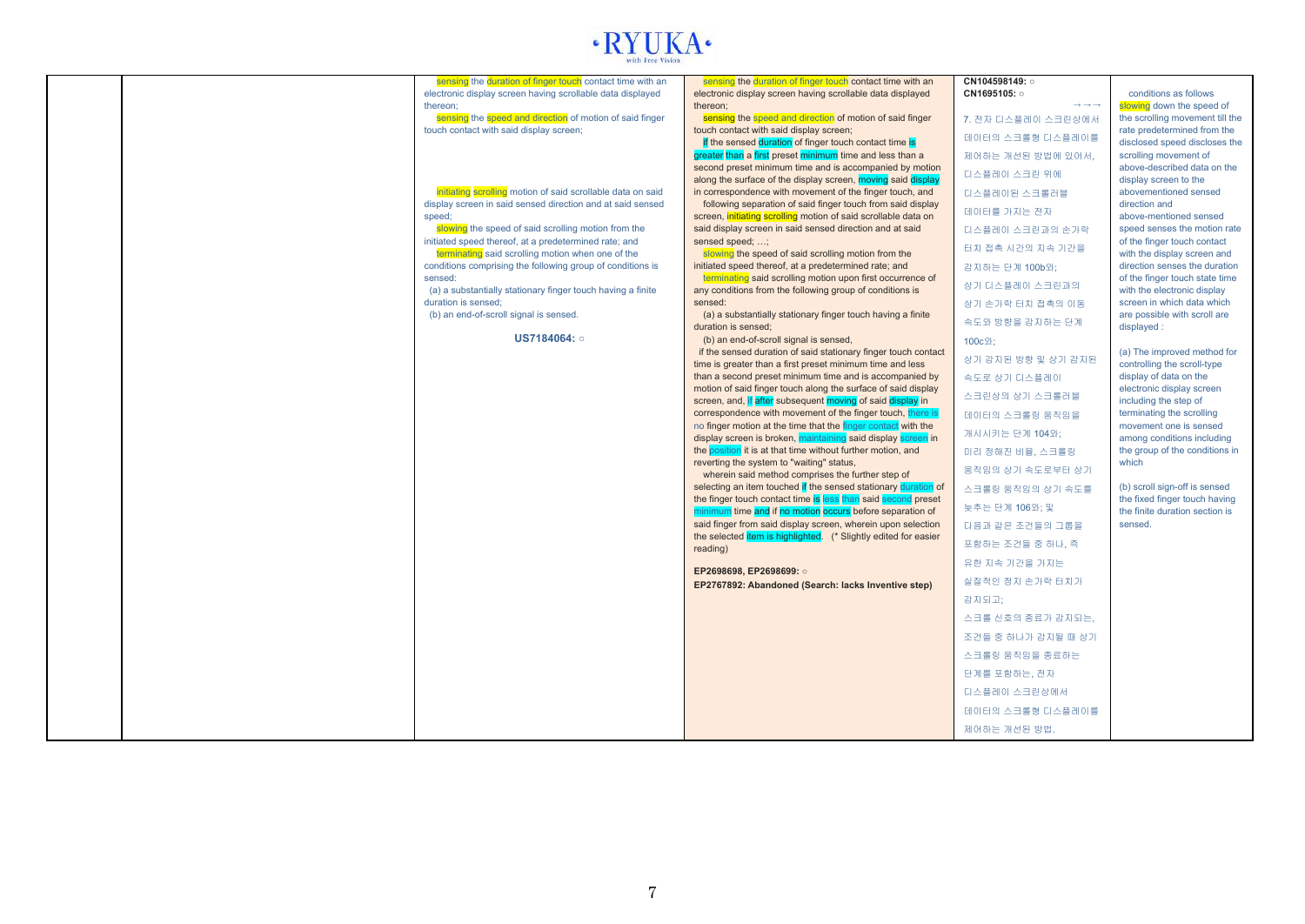

| <b>RIM</b><br>(Blackbe<br>rry)              |                                                                                                                                                                                                                                                                                                                                                                                                                                                                                                                                                                                                                                                 |                                                                                                                                                                                                                                                                                                                                                                                                                                                                                                                                                                                                                                                                                                                                                                                                                                                                                                                                                                                                                                                                                                                                                                                                                                                                                  | <b>EPO</b> is stricter for<br>presentation of information, but<br>EP2256613: $\circ$ with technical PC operation<br>in blue.<br>10. A method for adjusting presentation of elements defining<br>a screen image, the screen image being formed from<br>multiple layers, the elements being provided in different<br>layers of the multiple layers, at least one of the elements<br>being associated with an icon displayed on a display of a<br>portable electronic device, the method comprising:<br>tracking locations of said elements in a perspective view in<br>said display;<br>monitoring movement of said device; and<br>when said movement of said device exceeds a<br>predetermined limit, determining a new layout for said<br>elements by shifting one of said elements of a first layer<br>relative to another element in a base layer, and generating a<br>new screen image utilizing said new layout<br>wherein said icon is associated with an application<br>operating on said device.<br>EP1884863: x (Inventive step) EP2090974: o                                                                                                                                                                     | CN103365539: o<br>11. A method for adjusting<br><b>presentation</b> of <b>elements</b><br>displayed in a screen on a<br>display of an electronic device,<br>comprising:<br>monitoring for a notable<br>movement of said device;<br>when notable movement has<br>been detected, determining a<br>new layout for said elements<br>being displayed on said screen<br>utilizing orientation data relating<br>to said notable movement.                                                                                                                |                                                                                                                                                                                                                                                                                                                                                                                                                                                                                                                                                                                                                                                                                                                                                                                                                                                                            |
|---------------------------------------------|-------------------------------------------------------------------------------------------------------------------------------------------------------------------------------------------------------------------------------------------------------------------------------------------------------------------------------------------------------------------------------------------------------------------------------------------------------------------------------------------------------------------------------------------------------------------------------------------------------------------------------------------------|----------------------------------------------------------------------------------------------------------------------------------------------------------------------------------------------------------------------------------------------------------------------------------------------------------------------------------------------------------------------------------------------------------------------------------------------------------------------------------------------------------------------------------------------------------------------------------------------------------------------------------------------------------------------------------------------------------------------------------------------------------------------------------------------------------------------------------------------------------------------------------------------------------------------------------------------------------------------------------------------------------------------------------------------------------------------------------------------------------------------------------------------------------------------------------------------------------------------------------------------------------------------------------|---------------------------------------------------------------------------------------------------------------------------------------------------------------------------------------------------------------------------------------------------------------------------------------------------------------------------------------------------------------------------------------------------------------------------------------------------------------------------------------------------------------------------------------------------------------------------------------------------------------------------------------------------------------------------------------------------------------------------------------------------------------------------------------------------------------------------------------------------------------------------------------------------------------------------------------------------------------------------------------------------------------------------------------------------------------------------------------------------------------------------------------------------------------------------------------------------------------------------|---------------------------------------------------------------------------------------------------------------------------------------------------------------------------------------------------------------------------------------------------------------------------------------------------------------------------------------------------------------------------------------------------------------------------------------------------------------------------------------------------------------------------------------------------|----------------------------------------------------------------------------------------------------------------------------------------------------------------------------------------------------------------------------------------------------------------------------------------------------------------------------------------------------------------------------------------------------------------------------------------------------------------------------------------------------------------------------------------------------------------------------------------------------------------------------------------------------------------------------------------------------------------------------------------------------------------------------------------------------------------------------------------------------------------------------|
|                                             | <b>JPO</b> is less strict<br>than US and EPO                                                                                                                                                                                                                                                                                                                                                                                                                                                                                                                                                                                                    |                                                                                                                                                                                                                                                                                                                                                                                                                                                                                                                                                                                                                                                                                                                                                                                                                                                                                                                                                                                                                                                                                                                                                                                                                                                                                  | <b>EPO</b> is stricter than US and JP for<br>presentation of information, but                                                                                                                                                                                                                                                                                                                                                                                                                                                                                                                                                                                                                                                                                                                                                                                                                                                                                                                                                                                                                                                                                                                                             | CN100454286C: O<br><same as="" jp=""><br/>CN101430784B: O</same>                                                                                                                                                                                                                                                                                                                                                                                                                                                                                  | KR100841519: O<br>1. A client device for<br>facilitating transactions of<br>goods traded on an electronic                                                                                                                                                                                                                                                                                                                                                                                                                                                                                                                                                                                                                                                                                                                                                                  |
| <b>Trading</b><br><b>Technolo</b><br>- gies | JP5442095: 0 (Much wider)<br>1. A method of displaying, on an electronic display device, the<br>market depth of a commodity traded in a market, said method<br>comprising:<br>dynamically displaying a plurality of bids in the market for said<br>commodity ;<br>dynamically displaying of a plurality of asks in the market for<br>said commodity; and<br>statically displaying prices corresponding to said plurality of bids<br>and asks:<br>wherein said pluralities of bids and asks are dynamically<br>displayed in alignment with the prices corresponding thereto.<br>JP5667647: o<br>JP5230049: o<br>JP6031067: o<br>JP2016-103424: o | 6.772.132<br>o (PC operation) Fed. Circuit, 2017<br>1. A method of placing a trade order for a commodity on an<br>electronic exchange having an inside market with a highest<br>bid price and a lowest ask price, using a graphical user<br>interface and a user input device, said method comprising:<br>setting a preset parameter for the trade order<br>displaying market depth of the commodity, through a<br>dynamic display of a plurality of bids and a plurality of asks<br>in the market for the commodity, including at least a portion<br>of the bid and ask quantities of the commodity.<br>the dynamic display being aligned with a static display of<br>prices corresponding thereto, wherein the static display of<br>prices does not move in response to a change in the inside<br>market;<br>displaying an order entry region aligned with the static<br>display prices comprising a plurality of areas for receiving<br>commands from the user input devices to send trade orders,<br>each area corresponding to a price of the static display of<br>prices; and<br>selecting a particular area in the order entry region<br>through single action of the user input device with a pointer<br>of the user input device positioned over the particular area to | EP1319211: o with closely-related<br><b>PC operation in blue</b><br>29. A method of operating a client device for receiving<br>commands relating to a commodity to be traded on an<br>electronic exchange, comprising:<br>receiving data relating to said commodity from the<br>electronic exchange, the data comprising a current highest<br>bid price and a current lowest ask price available for said<br>commodity:<br>setting a trade order parameter;<br>displaying a first indicator at a first area aligned with a first<br>price level in a field of static prices, the first indicator being<br>associated with the current highest bid price for said<br>commodity;<br>displaying a second indicator at a second area aligned<br>with a second price level in the field of static prices, the<br>second indicator being associated with the current lowest<br>ask price for the commodity;<br>displaying an order entry region comprising a plurality of<br>areas, each area being aligned with a price level in the field<br>of static prices and each area being selectable by a user<br>input means so as to receive a command to send an order<br>message based on the trade order parameter and the price | _________________<br>1. 전자거래소(electronic<br>exchange)에서 거래되는 상품의<br>거래를 촉진하고 이와 관련된<br>시장 정보를 표시하는<br>클라이언트 장치(client device)에<br>있어서,<br>현재의 최고 매수가(bid price)와<br>최저 매도가(ask price)를 구비한<br>인사이드마켓(inside market)을<br>포함하는 상품의 시장 정보를<br>상기 전자거래소로부터 수신하는<br>인터페이스: 사용자로부터<br>복수의 거래 주문(trade order)에<br>사용될 디폴트 양(default<br>quantity)을 명시한 입력을<br>수신하는 수단:<br>매수 표시 영역(region)의 복수<br>로케이션(location) 중 하나에<br>제1지시기를 동적으로 표시하는<br>수단:<br>매도 표시 영역의 복수 로케이션<br>중 하나에 제2지시기를 동적으로<br>표시하는 수단:<br>고정가격축(static price axis)을<br>따라 배열된 복수의 가격 레벨에 | exchange and displaying<br>relevant market information,<br>the client device having a<br>current bid price and a<br>minimum ask price<br>an interface for receiving<br>market information of a<br>product including an inside<br>market from the electronic<br>exchange;<br>means for receiving from<br>the user an input specifying a<br>default quantity to be used for<br>a plurality of trade orders;<br>means for dynamically<br>displaying a first indicator in<br>one of a plurality of locations<br>in a number display region;<br>means for dynamically<br>displaying a second indicator<br>in one of the plurality of<br>locations in the sale display<br>area:<br>the buy and sell display<br>area is displayed with respect<br>to a plurality of price levels<br>arranged along a static price<br>axis so that when the inside<br>market fluctuates, the price |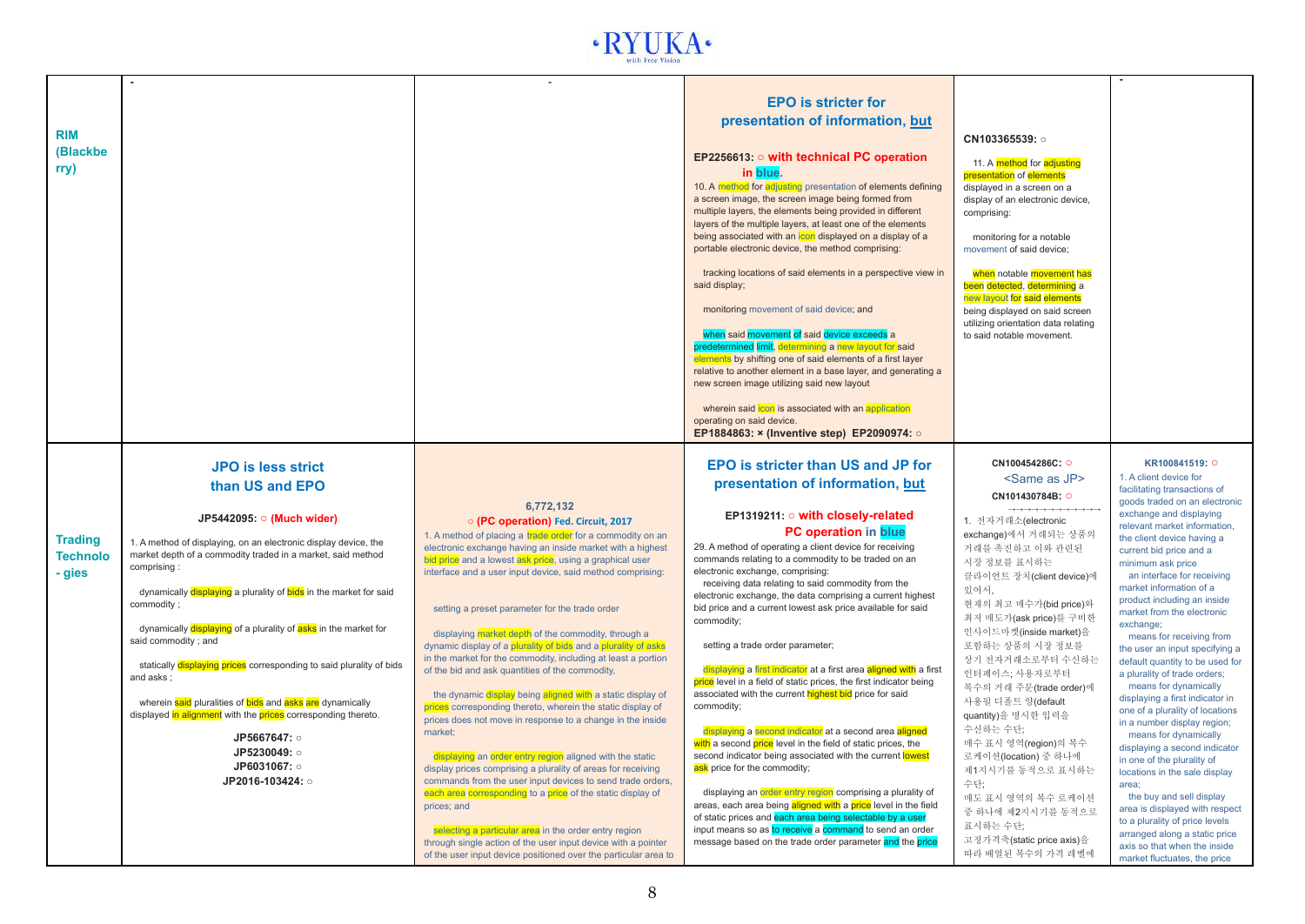## $\cdot$  RYUKA $\cdot$

|  | set a plurality of additional parameters for the trade order | level that is aligned with the selected area to the electronic                 | 관하여 상기 매수 및 매도 표시      | level along the fixed price axis                                |
|--|--------------------------------------------------------------|--------------------------------------------------------------------------------|------------------------|-----------------------------------------------------------------|
|  | and send the trade order to the electronic exchange.         | exchange; and                                                                  | 영역을 표시하여,              | does not change the position                                    |
|  |                                                              |                                                                                | 인사이드마켓이 변동하는 경우        | means for causing at least                                      |
|  | 6,766,304: $\circ$                                           | updating the display of the first and second indicators such                   | 상기 정가격축에 따른 가격         | one of the first and second                                     |
|  |                                                              | that at least one of the first and second indicators is moved                  | 레벨은 포지션(position)이 변하지 | indicators to move in the buy                                   |
|  |                                                              | relative to the field of static prices to a different area aligned             | 않고 상기1,제2지시기 중 적어도     | or sell display area with                                       |
|  |                                                              | with a different price level within the field of static prices in              | 하나가 고정가격축에 관하여         | respect to a fixed price axis;                                  |
|  |                                                              | response to the receipt of new data representing a different                   | 상기 매수 또는 매도 표시         | an order entry area                                             |
|  |                                                              | current highest bid price and/or current lowest ask price of<br>the commodity. |                        | arranged on a fixed price axis                                  |
|  |                                                              |                                                                                | 영역에서 이동하도록 하는 수단;      | including a plurality of areas<br>for receiving an order from a |
|  |                                                              | EP10183983.5: X(Inventive step)                                                | 거래 주문(trade order)을    | user input device transmitting                                  |
|  |                                                              | EP10184003.1, EP10184044.5: X(novelty)                                         | 송신하는 사용자 입력장치로부터       | a trade order;                                                  |
|  |                                                              | EP10183939.7: Abandoned with no amendment                                      | 명령을 수신하기 위한 복수의        | and means for receiving a                                       |
|  |                                                              |                                                                                | 구역(area)을 포함하는         | plurality of commands from a                                    |
|  |                                                              |                                                                                | 고정가격축에 정렬된 주문          | user, wherein each location in                                  |
|  |                                                              |                                                                                | 입력영역: 및                | the buy number display area                                     |
|  |                                                              |                                                                                | 사용자로부터 복수의 명령을         | corresponds to a price level                                    |
|  |                                                              |                                                                                | 수신하는 수단:을 포함하되.        | along a fixed price axis, and                                   |
|  |                                                              |                                                                                | 상기 매수 표시 영역에서 각각의      | wherein the first indicator                                     |
|  |                                                              |                                                                                |                        | displays the goods at the                                       |
|  |                                                              |                                                                                | 로케이션은 고정가격축을 따른        | current highest buy- Wherein                                    |
|  |                                                              |                                                                                | 가격 레벨(price level)에    | each location in the sale                                       |
|  |                                                              |                                                                                | 대응하고, 상기 제1지시기는        | display area corresponds to a                                   |
|  |                                                              |                                                                                | 현재의 최고 매수가에서 상품을       | price level along the fixed                                     |
|  |                                                              |                                                                                | 매수하기 위한 적어도 하나의        | price axis and wherein the                                      |
|  |                                                              |                                                                                | 주문과 관계된 양을 표시하며,       | second indicator indicates a                                    |
|  |                                                              |                                                                                | 상기 매도 표시 영역에서 각각의      | quantity associated with at                                     |
|  |                                                              |                                                                                | 로케이션은 상기 고정가격축을        | least one order for buying at                                   |
|  |                                                              |                                                                                | 따른 가격 레벨에 대응하고, 상기     | least                                                           |
|  |                                                              |                                                                                | 제2지시기는 현재의 최저          | each corresponding to a                                         |
|  |                                                              |                                                                                | 매도가에서 상품을 매도하기         | price level of a fixed price                                    |
|  |                                                              |                                                                                | 위한 적어도 하나의 주문과         | axis, wherein each of the                                       |
|  |                                                              |                                                                                | 관계된 양을 표시하며,           | plurality of received orders<br>transmits a corresponding       |
|  |                                                              |                                                                                |                        | transaction order to an                                         |
|  |                                                              |                                                                                | 상기 각각의 구역은             | electronic exchange, and                                        |
|  |                                                              |                                                                                | 고정가격축의 가격 레벨에          | each of the corresponding                                       |
|  |                                                              |                                                                                | 대응하며,                  | transaction orders                                              |
|  |                                                              |                                                                                | 상기 수신된 복수의 명령 각각은      | the amount of transactions                                      |
|  |                                                              |                                                                                | 대응되는 거래 주문을            | based on the default amount                                     |
|  |                                                              |                                                                                | 전자거래소로 송신하고, 상기        | without the user specifying a                                   |
|  |                                                              |                                                                                | 대응되는 거래 주문 각각은         | default amount between the                                      |
|  |                                                              |                                                                                | 사용자가 상기 복수의 명령들        | plurality of instructions                                       |
|  |                                                              |                                                                                | 사이에서 디폴트 양을 명시하는       | Wherein each of the plurality                                   |
|  |                                                              |                                                                                | 일 없이 상기 디폴트 양에 근거한     | of commands is configured to                                    |
|  |                                                              |                                                                                | 거래량을 구비하며, 상기 복수의      | set an order price parameter                                    |
|  |                                                              |                                                                                | 명령 각각은 희망 가격 레벨에       | of the corresponding                                            |
|  |                                                              |                                                                                | 근거한 상기 대응되는 거래         | transaction order based on a                                    |
|  |                                                              |                                                                                | 주문의 주문 가격 파라미터를        | desired price level and to                                      |
|  |                                                              |                                                                                |                        | send a corresponding                                            |
|  |                                                              |                                                                                | 설정하고 상기 대응되는 거래        | transaction order to a user                                     |
|  |                                                              |                                                                                | 주문을 전자거래소로 송신하기        | input<br>and selecting a specific                               |
|  |                                                              |                                                                                | 위해 사용자의 단일 동작에 의해      | area of an order entry area                                     |
|  |                                                              |                                                                                | 특정 구역에 위치한 사용자 입력      | corresponding to the desired                                    |
|  |                                                              |                                                                                | 장치의 포인터(pointer)로 상기   | price level with a pointer of                                   |
|  |                                                              |                                                                                | 희망 가격 레벨에 대응하는 주문      | the device.                                                     |
|  |                                                              |                                                                                | 입력영역의 특정 구역을           |                                                                 |
|  |                                                              |                                                                                | 선택함으로써 이루어지는 것을        |                                                                 |
|  |                                                              |                                                                                | 특징으로 하는 시장 정보 표시       |                                                                 |
|  |                                                              |                                                                                | 클라이언트 장치.              |                                                                 |
|  |                                                              |                                                                                |                        |                                                                 |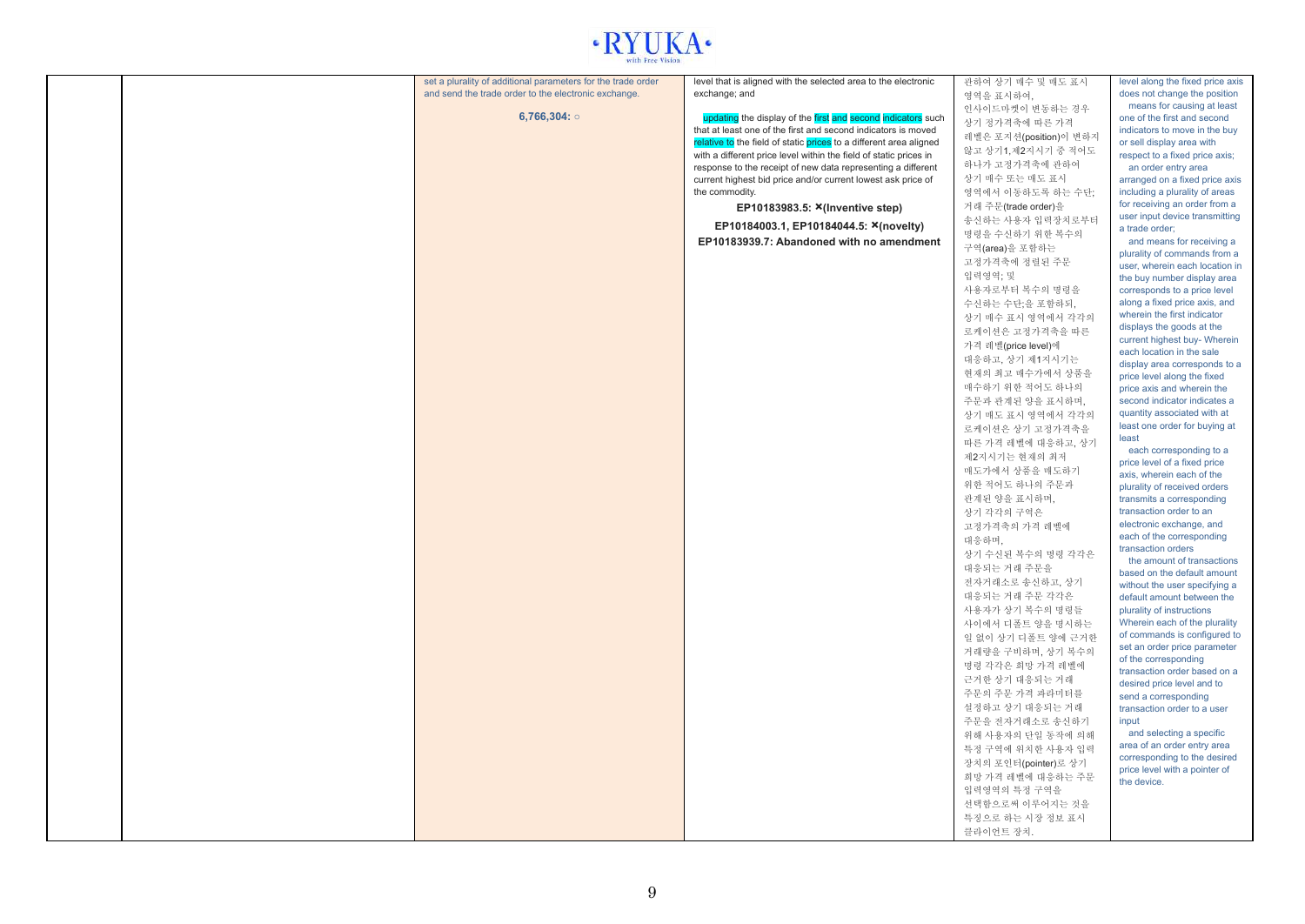

|                       |                                                                                                                             | US8972095: o (Controlling tangible subject)                                                                             | CN 201110135732.8                                                                                                                                             | KR20110047601                                               |
|-----------------------|-----------------------------------------------------------------------------------------------------------------------------|-------------------------------------------------------------------------------------------------------------------------|---------------------------------------------------------------------------------------------------------------------------------------------------------------|-------------------------------------------------------------|
|                       | <b>JPO</b> is less strict than US                                                                                           | 1. An automatic quided vehicle configured to drive                                                                      | (CN102269994B): o                                                                                                                                             | (KR101526639): ○                                            |
|                       |                                                                                                                             | automatically in a drive area, the automatic quided vehicle                                                             |                                                                                                                                                               |                                                             |
| <b>Hitachi</b>        |                                                                                                                             | comprising:                                                                                                             | $<$ Same as JP $>$                                                                                                                                            | 1. The unmanned                                             |
| Ltd.                  | JP5503419: $\circ$ (Much Wider than US)                                                                                     | a sensor configured to measure a distance to an object;                                                                 |                                                                                                                                                               | conveyance vehicle is                                       |
|                       | <b>Blue</b> is not in KR.                                                                                                   | a storage section configured to store correspondence<br>information between addresses of certain positions in the       | $\rightarrow \rightarrow \rightarrow \rightarrow \rightarrow \rightarrow \rightarrow \rightarrow \rightarrow \rightarrow \rightarrow \rightarrow \rightarrow$ | operated to measure the                                     |
|                       | 1. An automatic quided vehicle that measures a surrounding state                                                            | drive area and coordinates in map data of the drive area;                                                               | I. 미리 무인 반송차를 운전하여                                                                                                                                            | obstacles in the vicinity by the                            |
| (Korean               | by a sensor capable of measuring a distance to an object,                                                                   | and                                                                                                                     | 물체까지의 거리를 측정 가능한                                                                                                                                              | laser distance sensor capable                               |
| <b>Patent</b><br>Exam | performs matching between map data and measurement data                                                                     | a control section configured, when a target address that is                                                             | 레이저 거리 센서에 의해 주변의                                                                                                                                             | of measuring the distance to<br>the object and the map data |
| <b>Guidelines.</b>    | obtained by the measuring to obtain a current position, and runs,                                                           | used to designate a target position is designated by an                                                                 |                                                                                                                                                               | of the running area including                               |
| Chapter 11)           | following preset route data, based on the obtained current position,<br>comprising:                                         | external device:                                                                                                        | 장해물을 계측하여, <mark>계측한 계측</mark>                                                                                                                                | the data of the obstacle is                                 |
|                       |                                                                                                                             | to transform the designated target address into                                                                         | 데이터를 이용하여 상기                                                                                                                                                  | generated using the                                         |
| (Searched and         | a storage section that stores correspondence information                                                                    | coordinates, based on the correspondence information                                                                    | 장해물의 데이터를 포함하는                                                                                                                                                | measured data At the same                                   |
| analyzed by           | between addresses of certain positions in a drive area where the                                                            | between the addresses and the coordinates,<br>to compute a steering angle,                                              |                                                                                                                                                               | time, the present position is                               |
| Mr. Cho at            | automatic quided vehicle runs and coordinates that are set in the                                                           | to control the steered wheel of the vehicle by using the                                                                | 주행 에어리어의 지도 데이터의                                                                                                                                              | obtained by matching the                                    |
| First Law)            | drive area: and                                                                                                             | steering angle, even when the automatic guided vehicle                                                                  | 작성을 행하는 동시에, 작성한                                                                                                                                              | created map data with the<br>measurement data obtained      |
|                       |                                                                                                                             | deviates from a route, thereby enabling the automatic quided                                                            | 지도 데이터와, <mark>무인 반송차의</mark>                                                                                                                                 | by measuring the obstacle                                   |
|                       | a control section that, when a movement target position is<br>designated with one of the addresses from an external device, | vehicle to return to the route.                                                                                         |                                                                                                                                                               | around by the laser distance                                |
|                       | transfers the designated address into coordinates, based on the                                                             | to set a target stoppage line configured to go through a                                                                | 실주행 시에 상기 레이저 거리                                                                                                                                              | sensor at the time of the                                   |
|                       | correspondence information between addresses and coordinates,                                                               | center point of the automatic guided vehicle and be                                                                     | 센서에 의해 주변의 장해물을                                                                                                                                               | actual travel of the automatic                              |
|                       | and drives the automatic guided vehicle to coordinates that                                                                 | perpendicular to a moving direction,                                                                                    | 계측하는 것에 의해 얻어 <mark>진</mark> 계측                                                                                                                               | quided vehicle, and based on                                |
|                       | correspond to the address, following the route data.                                                                        | to determine that the automatic guided vehicle has<br>arrived at the target address when the target address is on       |                                                                                                                                                               | the obtained present position,                              |
|                       |                                                                                                                             | the target stoppage line, or when the target stoppage line                                                              | 데이터를 매칭함으로써, 현재                                                                                                                                               | Wherein the unmanned return<br>vehicle is an unmanned       |
|                       | 1. 物体までの距離を測定可能なセンサにより周辺環境の状況を計測し                                                                                           | has come farther than the target address, within a                                                                      | 위치를 구하고, 상기 구해진 현재                                                                                                                                            | transportation vehicle that                                 |
|                       | て、地図データと前記計測により得られる計測データとをマッチングす                                                                                            | predetermined deviation, at the time of stoppage, between                                                               | 위치를 기초로, 미리 설정되어                                                                                                                                              | travels in accordance with the                              |
|                       | ることによって、現在位置を求め、前記求められた現在位置を基に、予<br>め設定されている経路データに沿って走行する無人搬送車であって、                                                         | the center point of the automatic guided vehicle and the                                                                |                                                                                                                                                               | route data that is stored in the                            |
|                       | 前記無人搬送車が走行する走行エリアにおける所定の場所である番                                                                                              | coordinates corresponding to the target address, even when                                                              | 있는 경로 데이터에 따라서.                                                                                                                                               | storage unit and stores the                                 |
|                       | 地と、前記走行エリアに設定されている座標との対応情報を格納してい                                                                                            | the steering angle is not zero degree, and                                                                              | 주행하는 무인 반송차이며.                                                                                                                                                | correspondence information                                  |
|                       | る記憶部と、                                                                                                                      | to drive the automatic guided vehicle to the coordinates<br>corresponding to the target address, following preset route | 상기 무인 반송차가 주행하는                                                                                                                                               | of the coordinates set in the                               |
|                       | 外部装置から移動の目標位置を前記番地で指定されると、前記番地                                                                                              | data:                                                                                                                   |                                                                                                                                                               | map data of the running area,                               |
|                       | および座標の対応情報を基に、前記指定された番地を座標に変換し、                                                                                             | wherein the map data includes data on a position of an                                                                  | 주행 에어리어에 있어서의                                                                                                                                                 | And a target position of<br>movement from the external      |
|                       | 前記番地に対応する座標まで、前記経路データに従って前記無人搬送                                                                                             | obstacle in the drive area, the position of the obstacle                                                                | 소정의 장소인 번지와, 상기 주행                                                                                                                                            | device to the address And a                                 |
|                       | 車を走行させる制御部と、を有し、<br>前記番地は、電線および反射テープを含むハードウェアによって前記                                                                         | measured by the automatic quide vehicle with the sensor                                                                 | 에어리어 <mark>의 지도 데이터</mark> 에                                                                                                                                  | control unit for converting the                             |
|                       | 無人搬送車の経路が指定されるハードウェア的経路を用いた走行制                                                                                              | before driving automatically in the drive area, the automatic                                                           |                                                                                                                                                               | specified address into                                      |
|                       | で用いられる番地部材を使用せずに前記経路データ上の座標で管理                                                                                              | guided vehicle driving in the drive area by receiving and                                                               | 설정되어 있는 좌표의 대응                                                                                                                                                | coordinates based on the                                    |
|                       | されるものであることを特徴とする無人搬送車。                                                                                                      | following an external drive signal;<br>wherein the map data and the route data is made with                             | 정보를 저장하고 있는 기억부와,                                                                                                                                             | correspondence information                                  |
|                       |                                                                                                                             | use of the external device and stored in the storage section                                                            | 외부 장치로부터 이동의 목표                                                                                                                                               | of the address and the                                      |
|                       |                                                                                                                             | before the automatic quided vehicle drives automatically in                                                             |                                                                                                                                                               | coordinates and running the<br>unmanned conveyance          |
|                       |                                                                                                                             | the drive area; and                                                                                                     | 위치를 상기 번지로 지정되면,                                                                                                                                              | vehicle according to the route                              |
|                       |                                                                                                                             | wherein the automatic guided vehicle is configured,                                                                     | 상기 번지 및 좌표의 대응 정보를                                                                                                                                            | data up to the coordinates                                  |
|                       |                                                                                                                             | when driving automatically in the drive area, to obtain a                                                               | 기초로, 상기 지정된 번지를                                                                                                                                               | corresponding to the address,                               |
|                       |                                                                                                                             | current position thereof as a reference position for driving by                                                         |                                                                                                                                                               | Unmanned return vehicle.                                    |
|                       |                                                                                                                             | matching the map data and the measurement data on the                                                                   | 좌표로 변환하여, 상기 번지에                                                                                                                                              |                                                             |
|                       |                                                                                                                             | position of the obstacle in relation to the automatic guided<br>vehicle, the position of the obstacle measured with the | 대응하는 좌표까지, 상기 경로                                                                                                                                              |                                                             |
|                       |                                                                                                                             | sensor, and to drive to the target address, following the route                                                         | 데이터에 따라서 상기 무인                                                                                                                                                |                                                             |
|                       |                                                                                                                             | data, based on the current position.                                                                                    | 반송차를 주행시키는 제어부를                                                                                                                                               |                                                             |
|                       |                                                                                                                             |                                                                                                                         | 갖는 것을 특징으로 하는, 무인                                                                                                                                             |                                                             |
|                       |                                                                                                                             |                                                                                                                         | 반송차.                                                                                                                                                          |                                                             |
|                       |                                                                                                                             |                                                                                                                         |                                                                                                                                                               |                                                             |

#### 2. Substantial differences were not found in the following cases

| .<br>Name / |       | $\sim$     | <b>EPO</b> | <b>China</b> | <b>Korea</b> |
|-------------|-------|------------|------------|--------------|--------------|
| Year        | Japan | <b>UJA</b> |            |              |              |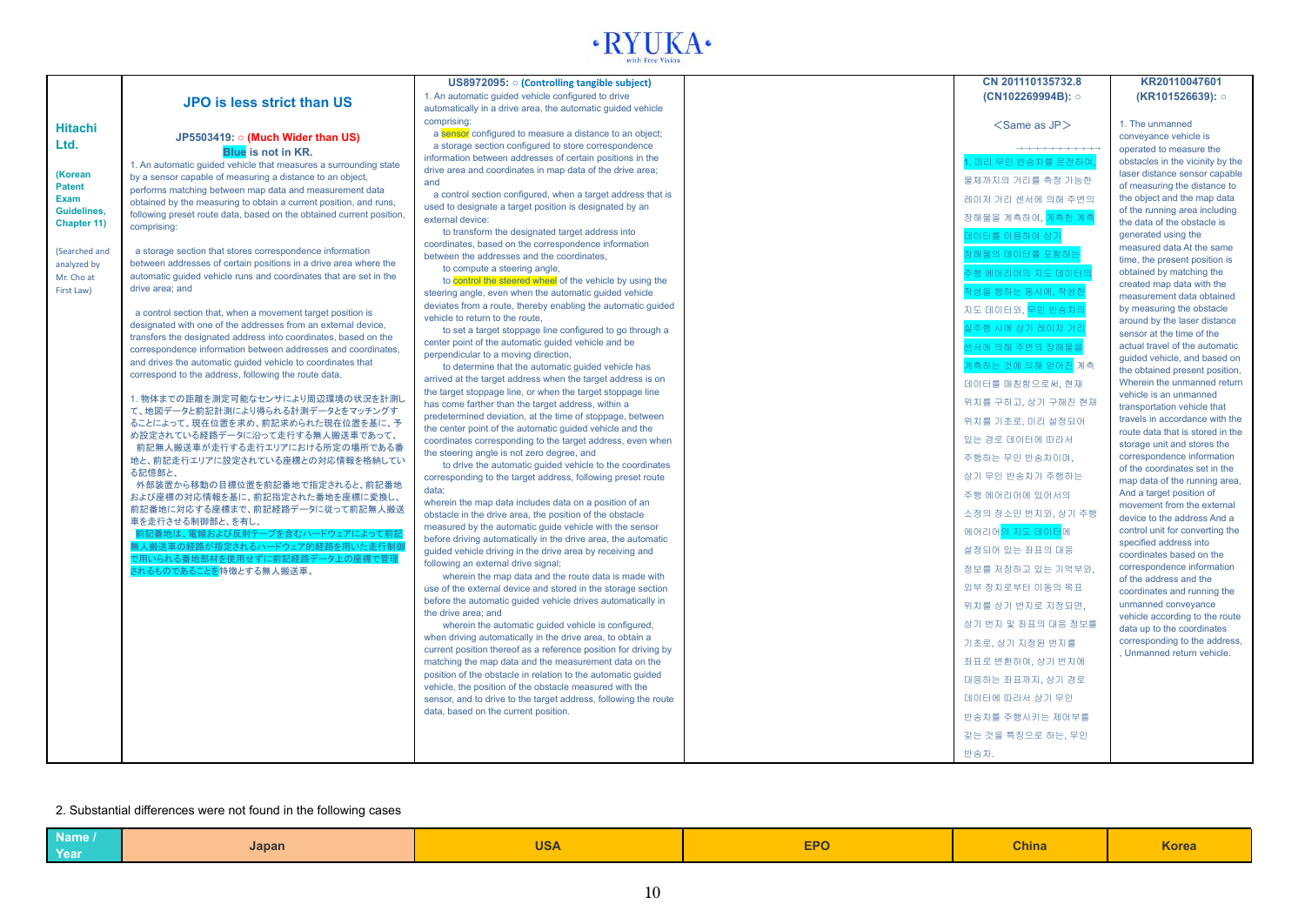

|                                                              | JP2008305396: Rejected for                                                                                                                                                                                                                                                                                                                                                                                                                                                                                                                                                                                                                                                                                                                                                                                                                                                                                                                                                                                                                                                                                                                                                              | US2008294447:                                                                                                                                                                                                                                                                                                                                                                                                                                                                                                                                                                                                                                                                                                                                                                                                                                                                                                                                                                                                                                                                                                                                                                                                                                                                                                                                                                                                                   | EP2012265: Pending after non-final O.A.                                                                                                                                                                                                                                                                                                                                                                                                                                                                                                                                                                                                                                                                                                                                                                                                                                                                                                                                                                                                                                                                                                                           | CN101312435: 0                                                                                                                                                                                                                                                                                                                                  | KR101109887: 0                                                                                                                                                                                                                                                                                                  |
|--------------------------------------------------------------|-----------------------------------------------------------------------------------------------------------------------------------------------------------------------------------------------------------------------------------------------------------------------------------------------------------------------------------------------------------------------------------------------------------------------------------------------------------------------------------------------------------------------------------------------------------------------------------------------------------------------------------------------------------------------------------------------------------------------------------------------------------------------------------------------------------------------------------------------------------------------------------------------------------------------------------------------------------------------------------------------------------------------------------------------------------------------------------------------------------------------------------------------------------------------------------------|---------------------------------------------------------------------------------------------------------------------------------------------------------------------------------------------------------------------------------------------------------------------------------------------------------------------------------------------------------------------------------------------------------------------------------------------------------------------------------------------------------------------------------------------------------------------------------------------------------------------------------------------------------------------------------------------------------------------------------------------------------------------------------------------------------------------------------------------------------------------------------------------------------------------------------------------------------------------------------------------------------------------------------------------------------------------------------------------------------------------------------------------------------------------------------------------------------------------------------------------------------------------------------------------------------------------------------------------------------------------------------------------------------------------------------|-------------------------------------------------------------------------------------------------------------------------------------------------------------------------------------------------------------------------------------------------------------------------------------------------------------------------------------------------------------------------------------------------------------------------------------------------------------------------------------------------------------------------------------------------------------------------------------------------------------------------------------------------------------------------------------------------------------------------------------------------------------------------------------------------------------------------------------------------------------------------------------------------------------------------------------------------------------------------------------------------------------------------------------------------------------------------------------------------------------------------------------------------------------------|-------------------------------------------------------------------------------------------------------------------------------------------------------------------------------------------------------------------------------------------------------------------------------------------------------------------------------------------------|-----------------------------------------------------------------------------------------------------------------------------------------------------------------------------------------------------------------------------------------------------------------------------------------------------------------|
| <b>Ex Parte</b><br><b>Robert C.</b><br><b>Steiner</b>        | lack of clearness and inventive step<br>7. The aforementioned state is registered into the aforementioned<br>presentee tee, and there is a presentee tee to problem or disposal<br>of business affairs being received from a hair drier of the<br>aforementioned problem or the aforementioned disposal of<br>business affairs, and following the aforementioned reception [ the<br>state ] A device which includes presence service which transmits a<br>message which reports the state where aforementioned it was<br>registered to a watcher of the aforementioned presentee tee and<br>with which the aforementioned watcher contains at least 1<br>customer.<br>7. 課題または業務処理に対するプレゼンティティを作成し、<br>前記課題または前記業務処理の状態を前記課題または前記業務処<br>理のハンドラから受信し、前記受信に応動して前記状態を前記プレゼ<br>ンティティに登録し、そして前記登録された状態を報告するメッセージを<br>前記プレゼンティティのウォッチャに送信するプレゼンス・サービスを含<br>み、前記ウォッチャは少なくとも1の顧客を含む装置。                                                                                                                                                                                                                                                                                                          | o (Utilizing network message) PTAB, 2015<br>7. An apparatus comprising:<br>a provider of a presence service, implemented as a<br>computing system,<br>for creating a presentity for an issue or a transaction,<br>for subscribing a customer as a watcher of the presentity,<br>for receiving a state of the issue or the transaction from a<br>handler of the issue or the transaction,<br>for registering the state in the presentity in response to the<br>receiving, and sending a message reporting the registered<br>state to watchers of the presentity.                                                                                                                                                                                                                                                                                                                                                                                                                                                                                                                                                                                                                                                                                                                                                                                                                                                                 | <amended claims=""><br/>7. An apparatus comprising:<br/>a presence service adapted to create a separate<br/>presentity for an issue or a transaction as a whole,<br/>wherein the issue or transaction comprises a plurality of<br/>entities, create a separate presentity for each of the entities,<br/>receive a state of the issue or the transaction from a<br/>handler of the issue or the transaction,<br/>register the state in the presentity, and report the<br/>registered state to watchers of the presentity.</amended>                                                                                                                                                                                                                                                                                                                                                                                                                                                                                                                                                                                                                                | 7. An apparatus comprising:<br>a presence service adapted to<br>create a presentity for an issue<br>or a transaction.<br>receive a state of the issue or<br>the transaction from a handler of<br>the issue or the transaction.<br>register the state in the<br>presentity, and<br>report the registered state to<br>watchers of the presentity. | 7. The method comprising:<br>generating a predicate for an<br>issue or transaction,<br>receiving the issue or the<br>status of the transaction from<br>the processor of the<br>transaction.<br>registering the status in the<br>predicate, and<br>a presence service for<br>reporting the registered<br>status. |
|                                                              | JP2003530626: ×                                                                                                                                                                                                                                                                                                                                                                                                                                                                                                                                                                                                                                                                                                                                                                                                                                                                                                                                                                                                                                                                                                                                                                         | <b>US8266044: × (Trading) PTAB, 2015</b>                                                                                                                                                                                                                                                                                                                                                                                                                                                                                                                                                                                                                                                                                                                                                                                                                                                                                                                                                                                                                                                                                                                                                                                                                                                                                                                                                                                        | EP1368761: × (Inventive step)                                                                                                                                                                                                                                                                                                                                                                                                                                                                                                                                                                                                                                                                                                                                                                                                                                                                                                                                                                                                                                                                                                                                     |                                                                                                                                                                                                                                                                                                                                                 |                                                                                                                                                                                                                                                                                                                 |
| <b>Internati</b><br>onal<br><b>Securitie</b><br>$\mathbf{s}$ | (novelty, inventive step, description)<br>1. A system for processing trades of securitized instruments based<br>on security orders and quotes received from client computers,<br>comprising: at least one server computer comprising a memory,<br>and a processor, said server computer configured to perform the<br>steps of:<br>receiving orders and quotes, wherein specified ones of said<br>quotes belong to a quote group, and wherein said specified ones<br>of said quotes have associated trading parameters comprising a<br>risk threshold:<br>generating a trade by matching said received orders and quotes<br>to previously received orders and quotes;<br>storing each of said orders and quotes when a trade is not<br>generated;<br>determining whether a guote having associated trading<br>parameters has been filled as a result of the generated trade, and<br>if so, determining a risk level and an aggregate risk level<br>associated with said trade;<br>comparing said aggregate risk level with said risk threshold; and,<br>automatically modifying at least one of the remaining said<br>specified ones of said quotes in the quote group if said threshold | 1. A system for processing trades of securitized instruments<br>based on security orders and quotes received from client<br>computers, comprising:<br>at least one server computer comprising a memory, and a<br>processor, said server computer configured to perform the<br>steps of:<br>receiving orders and quotes, wherein specified ones of said<br>quotes belong to a quote group, and wherein said specified<br>ones of said quotes have associated trading parameters<br>comprising a predefined number of bought or sold contracts<br>relating to said quote group;<br>generating a trade by matching said received orders and<br>quotes to previously received orders and quotes;<br>storing each of said orders and quotes when a trade is not<br>generated;<br>determining whether a quote having associated trading<br>parameters has been filled as a result of the generated<br>trade, and if so, determining a number of contracts that have<br>been bought or sold within said quote group, including the<br>generated trade;<br>comparing said number of contracts that have been bought<br>or sold within said quote group with said predefined number<br>of bought or sold contracts relating to said quote group; and,<br>automatically modifying at least one of the remaining<br>specified ones of said quotes in the quote group if said<br>predefined number of bought or sold contracts is exceeded. | 1. A system for processing trades of securitized instruments<br>based on security orders and quotes received from client<br>computers, comprising: at least one server computer<br>comprising a memory, and a processor, said server<br>computer configured to perform the steps of :<br>receiving orders and quotes, wherein specified ones of said<br>quotes belong to a quote group, and wherein said specified<br>ones of said quotes have associated trading parameters<br>comprising a risk threshold;<br>generating a trade by matching said received orders and<br>quotes to previously received orders and quotes;<br>storing each of said orders and quotes when a trade is not<br>generated;<br>determining whether a quote having associated trading<br>parameters has been filled as a result of the generated<br>trade, and if so, determining a risk level and an aggregate<br>risk level associated with said trade;<br>comparing said aggregate risk level with said risk threshold;<br>and,<br>automatically modifying at least one of the remaining said<br>specified ones of said quotes in the quote group if said<br>threshold is exceeded. |                                                                                                                                                                                                                                                                                                                                                 |                                                                                                                                                                                                                                                                                                                 |
|                                                              | is exceeded.                                                                                                                                                                                                                                                                                                                                                                                                                                                                                                                                                                                                                                                                                                                                                                                                                                                                                                                                                                                                                                                                                                                                                                            |                                                                                                                                                                                                                                                                                                                                                                                                                                                                                                                                                                                                                                                                                                                                                                                                                                                                                                                                                                                                                                                                                                                                                                                                                                                                                                                                                                                                                                 |                                                                                                                                                                                                                                                                                                                                                                                                                                                                                                                                                                                                                                                                                                                                                                                                                                                                                                                                                                                                                                                                                                                                                                   |                                                                                                                                                                                                                                                                                                                                                 |                                                                                                                                                                                                                                                                                                                 |
| <b>FairWarn</b><br>ing                                       | JP2009-554678: x(Inventive step)<br>1. In how to detect unjust access to a plurality of customers in<br>computer environment of a medical care system, or a patient's<br>medical care data,<br>A method comprising:<br>A rule for monitoring at least one transaction or an activity relevant<br>to medical care data is generated, A process in which it is made<br>for the rule to include at least one decision criterion about at least<br>one transaction or an activity which shows unjust access to<br>medical care data by a user permitted as a job preliminarily<br>defined in access by a computer to medical care data.<br>A process of applying a rule to at least one of the transaction or<br>an activity of this ** in order to determine whether an event having<br>occurred and the event having happened, when at least one<br>decision criterion of this ** is met.<br>A process of saving one hit in a memory when an event happens.<br>A process of generating a report when an event has happens.                                                                                                                                                                | 8,578,500:<br>x (Human activity) Fed. Circuit, 2016<br>1. A method of detecting improper access of a patient's<br>protected health information (PHI) in a computer<br>environment, the method comprising:<br>generating a rule for monitoring audit log data<br>representing at least one of transactions or activities that are<br>executed in the computer environment, which are<br>associated with the patient's PHI.<br>the rule comprising at least one criterion related to<br>accesses in excess of a <b>specific volume</b> , accesses during a<br>pre-determined time interval, accesses by a specific user,<br>that is indicative of improper access of the patient's PHI by<br>an authorized user wherein the improper access is an<br>indication of potential snooping or identity theft of the                                                                                                                                                                                                                                                                                                                                                                                                                                                                                                                                                                                                                    | EP2140355: × (novelty)<br>1. A method of detecting fraud or misuse of data in a<br>computer environment, characterized in that it comprising:<br>- accessing (100) application layer data and data<br>corresponding to at least one of transactions and activities<br>that are associated with computer users, said data including<br>user identifier data;<br>- extracting (105) the application layer data and the data<br>corresponding to at least one of transactions and activities<br>that are associated with the computer users;<br>- normalizing (110) the extracted data;<br>- correlating (120) the normalized data (210) to known<br>users by accessing a data repository (122) containing<br>records of known users (205) with a listing of identifiers that<br>identify a user and matching the user identifier data with the<br>corresponding record;                                                                                                                                                                                                                                                                                             |                                                                                                                                                                                                                                                                                                                                                 |                                                                                                                                                                                                                                                                                                                 |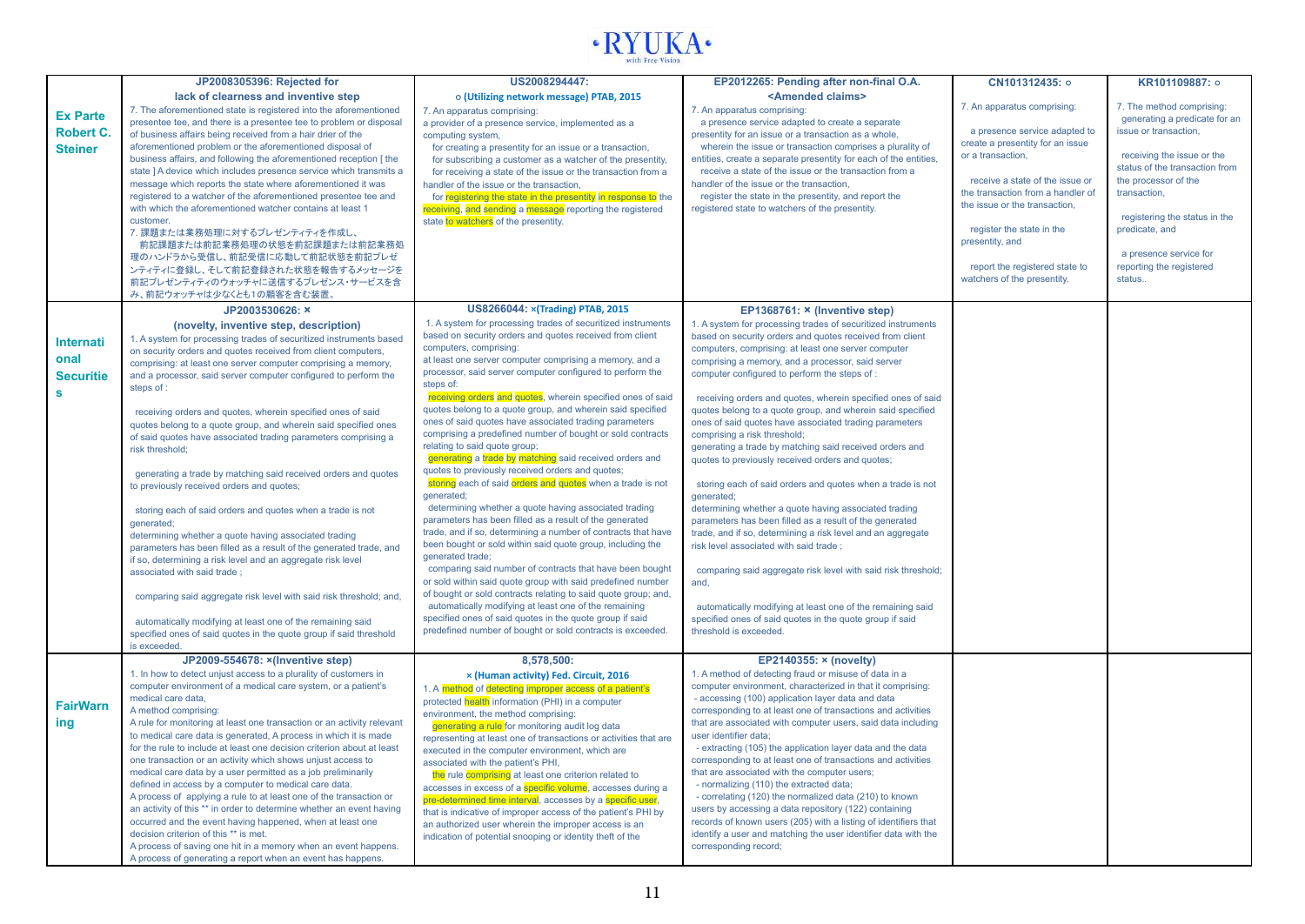

|               | A process of generating an aggregate of a hit about a rule. | patient's PHI, the authorized user having a pre-defined role                                                                | - analyzing (125) the correlated information to determine                                                                |  |
|---------------|-------------------------------------------------------------|-----------------------------------------------------------------------------------------------------------------------------|--------------------------------------------------------------------------------------------------------------------------|--|
|               |                                                             | comprising authorized computer access to the patient's PHI;                                                                 | whether fraud or misuse of data has been detected by using                                                               |  |
|               |                                                             | the rule to the audit log data to determine if an event has                                                                 | rules for user specific fraud monitoring scenarios, said rules                                                           |  |
|               |                                                             | occurred, the event occurring if the at least one criterion has                                                             | comprising at least one criterial related to the at least one of                                                         |  |
|               |                                                             | been met:                                                                                                                   | transactions and activities that is indicative of fraud or                                                               |  |
|               |                                                             | storing, in a memory, a hit if the event has occurred;                                                                      | misuse of the data.                                                                                                      |  |
|               |                                                             | and providing notification if the event has occurred.                                                                       |                                                                                                                          |  |
|               |                                                             | 6.384.850                                                                                                                   | EP1224576: x                                                                                                             |  |
|               |                                                             | x (Generating operational menu only)                                                                                        | (for non-reply to the Written Opinion)                                                                                   |  |
|               |                                                             | Fed. Circuit, 2016                                                                                                          | 1. An information management and synchronous                                                                             |  |
|               |                                                             | 1. An information management and synchronous                                                                                | communications system for generating menus comprising:                                                                   |  |
| <b>Apple</b>  |                                                             | communications system for generating and transmitting                                                                       |                                                                                                                          |  |
|               |                                                             | menus comprising:                                                                                                           | a. a central processing unit,                                                                                            |  |
|               |                                                             | a. a central processing unit,                                                                                               |                                                                                                                          |  |
|               |                                                             | b. a data storage device connected to said central                                                                          | b. a data storage device connected to said central                                                                       |  |
|               |                                                             | processing unit,                                                                                                            | processing unit,                                                                                                         |  |
|               |                                                             | c. an operating system including a graphical user interface,                                                                |                                                                                                                          |  |
|               |                                                             | d. a first menu consisting of menu categories, said menu                                                                    | c. an operating system including a graphical user interface,                                                             |  |
|               |                                                             | categories consisting of menu items, said first menu stored                                                                 |                                                                                                                          |  |
|               |                                                             | on said data storage device and displayable in a window of                                                                  | d. a first menu stored on said data storage device,                                                                      |  |
|               |                                                             | said graphical user interface in a hierarchical tree format,                                                                |                                                                                                                          |  |
|               |                                                             | e. a modifier menu stored on said data storage device and                                                                   | e. application software for generating a second menu from                                                                |  |
|               |                                                             | displayable in a window of said graphical user interface,                                                                   | said first menu, wherein the application software facilitates                                                            |  |
|               |                                                             | f. a sub-modifier menu stored on said data storage device                                                                   | the generation of the second menu by allowing selection of<br>items from the first menu, addition of items to the second |  |
|               |                                                             | and displayable in a window of said graphical user interface,                                                               | menu and assignment of parameters to items in the second                                                                 |  |
|               |                                                             | and                                                                                                                         | menu using the graphical user interface of said operating                                                                |  |
|               |                                                             | g. application software for generating a second menu from                                                                   | system.                                                                                                                  |  |
|               |                                                             | said first menu and transmitting said second menu to a                                                                      |                                                                                                                          |  |
|               |                                                             | wireless handheld computing device or Web page,                                                                             |                                                                                                                          |  |
|               |                                                             | wherein the application software facilitates the generation                                                                 |                                                                                                                          |  |
|               |                                                             | of the second menu by allowing selection of categories and<br>items from the first menu, addition of menu categories to the |                                                                                                                          |  |
|               |                                                             | second menul, addition of menu items to the second menu                                                                     |                                                                                                                          |  |
|               |                                                             | and assignment of parameters to items in the second menu                                                                    |                                                                                                                          |  |
|               |                                                             | using the graphical user interface of said operating system,                                                                |                                                                                                                          |  |
|               |                                                             | said parameters being selected from the modifier and                                                                        |                                                                                                                          |  |
|               |                                                             | sub-modifier menus.                                                                                                         |                                                                                                                          |  |
|               |                                                             | 6,871,325, 6,982,733: ×                                                                                                     |                                                                                                                          |  |
|               |                                                             | 6,151,604                                                                                                                   | EP96905298.4:                                                                                                            |  |
|               |                                                             |                                                                                                                             |                                                                                                                          |  |
|               |                                                             | ○ (Configuring a memory) Fed. Circuit, 2016                                                                                 |                                                                                                                          |  |
|               |                                                             | 17. A data storage and retrieval system for a computer<br>memory, comprising:                                               | OA: Inventive Step / Amended                                                                                             |  |
| <b>Enfish</b> |                                                             | means for <b>configuring</b> said memory according to a logical                                                             |                                                                                                                          |  |
|               |                                                             | table, said logical table including:                                                                                        | Abandoned for non-payment of maintenance fee                                                                             |  |
|               |                                                             |                                                                                                                             | 1. A storage and retrieval system for data in a computer                                                                 |  |
|               |                                                             | a plurality of logical rows, each said logical row                                                                          | system including a memory, a central processing unit and a                                                               |  |
|               |                                                             | including an object identification number (OID) to identify                                                                 | display, said storage and retrieval system including:                                                                    |  |
|               |                                                             | each said logical row, each said logical row corresponding to                                                               | memory configuring means for configuring said memory                                                                     |  |
|               |                                                             | a record of information;                                                                                                    | according to a logical table, said logical table including:                                                              |  |
|               |                                                             |                                                                                                                             |                                                                                                                          |  |
|               |                                                             | a plurality of logical columns intersecting said plurality                                                                  | a plurality of rows, each said row including an object                                                                   |  |
|               |                                                             | of logical rows to define a plurality of logical cells, each said                                                           | identification number (OID) to identify each said row, each                                                              |  |
|               |                                                             | logical column including an OID to identify each said logical                                                               | said row corresponding to a record of information;                                                                       |  |
|               |                                                             | column: and                                                                                                                 |                                                                                                                          |  |
|               |                                                             |                                                                                                                             | a plurality of columns intersecting said plurality of rows to                                                            |  |
|               |                                                             | means for indexing data stored in said table.                                                                               | define a plurality of cells, each said column including an OID                                                           |  |
|               |                                                             |                                                                                                                             | to identify each said column; and wherein                                                                                |  |
|               |                                                             | 6,163,775: Valid                                                                                                            | at least one of said rows has an OID equal to the OID to a                                                               |  |
|               |                                                             |                                                                                                                             | corresponding one of said columns, said at least one row                                                                 |  |
|               |                                                             |                                                                                                                             | including information defining said corresponding column.<br>EP0470735: o                                                |  |
|               | JPH03-216620: × (inventive step)                            | 5,953,740                                                                                                                   |                                                                                                                          |  |
|               |                                                             | o (Utilizing a memory) Fed. Circuit, 2017                                                                                   |                                                                                                                          |  |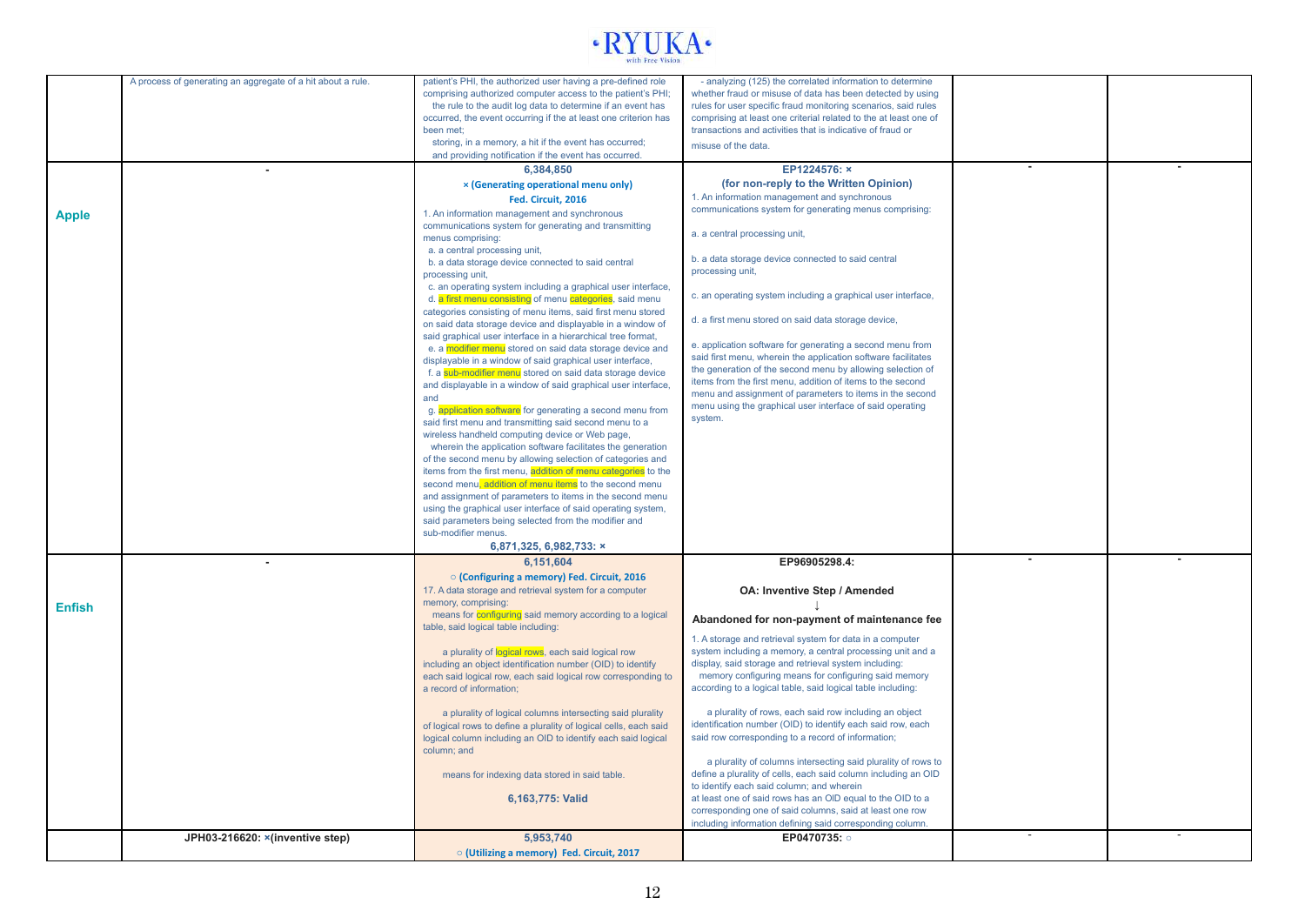

| <b>Visual</b><br><b>Memory</b>                             | (Not well responded) | 1. A computer memory system connectable to a processor<br>and having one or more programmable operational<br>characteristics, said characteristics being defined through<br>configuration by said computer based on the type of said<br>processor,<br>wherein said system is connectable to said processor by a<br>bus,<br>said system comprising:<br>a main memory connected to said bus; and<br>a cache connected to said bus;<br>wherein a programmable operational characteristic of said<br>system determines a type of data stored by said cache.                                                                                                                                                                                                                                                                                                                                                                                                                 | 1. A computer memory system adapted to be connected by<br>bus means to a processor which is one of a plurality of<br>different processor types,<br>said memory system including a main memory connected<br>to said bus means and at least a first cache connected to<br>said bus means.<br>said first cache being arranged to store data which is<br>selected solely on the basis of memory accesses by said<br>processor,<br>characterized in that said first cache is arranged to store<br>only code data if said processor is of a first type and is<br>arranged the store both code data and non-code data if said<br>processor is of a second type.                                |  |
|------------------------------------------------------------|----------------------|-------------------------------------------------------------------------------------------------------------------------------------------------------------------------------------------------------------------------------------------------------------------------------------------------------------------------------------------------------------------------------------------------------------------------------------------------------------------------------------------------------------------------------------------------------------------------------------------------------------------------------------------------------------------------------------------------------------------------------------------------------------------------------------------------------------------------------------------------------------------------------------------------------------------------------------------------------------------------|-----------------------------------------------------------------------------------------------------------------------------------------------------------------------------------------------------------------------------------------------------------------------------------------------------------------------------------------------------------------------------------------------------------------------------------------------------------------------------------------------------------------------------------------------------------------------------------------------------------------------------------------------------------------------------------------|--|
| <b>Thales</b><br><b>Visionix</b>                           |                      | 6.474.159<br>○ (Utilizing sensors) Fed. Circuit, 2017<br>1. A system for tracking the motion of an object relative to a<br>moving reference frame, comprising:<br>a first inertial sensor mounted on the tracked object;<br>a second inertial sensor mounted on the moving reference<br>frame: and<br>an element adapted to receive signals from said first and<br>second inertial sensors and configured to determine an<br>orientation of the object relative to the moving reference<br>frame based on the signals received from the first and<br>second inertial sensors.                                                                                                                                                                                                                                                                                                                                                                                           | EP1280457: 0<br>1. A system for tracking the motion of an object relative to a<br>moving reference frame, comprising:<br>a first inertial sensor mounted on the tracked object;<br>a second inertial sensor mounted on the moving reference<br>frame; and<br>an element coupled to said first and second inertial<br>sensors: characterized in that<br>said element is configured to determine an orientation of<br>the object relative to the moving reference frame based on<br>the signals from the first and second inertial sensors by<br>integrating a relative angular rate signal determined from<br>angular rate signals measured by the first and second<br>inertial sensors. |  |
| EX<br><b>PARTE</b><br><b>JEFFREY</b><br>А.<br><b>SEDER</b> |                      | US2012054128<br>x (Human could do) PTAB, 2015<br>1. A method of selecting an unraced racehorse candidate<br>having a better than average likelihood of becoming a high<br>earner, said method comprising:<br>(i) measuring the width of the ventricular septal wall of said<br>racehorse candidate utilizing an ultrasound machine;<br>(ii) comparing said measurement to a collection of<br>ultrasonographically -obtained measurements from a group<br>of horses, wherein said collection of measurements<br>comprises ventricular septal wall width measurements for at<br>least about 75 horses of about the same age, sex, and<br>weight as said racehorse candidate; and<br>(iii) selecting said racehorse candidate if it has an<br>ultrasonographically -obtained ventricular septal wall width<br>measurement that is greater than the mean<br>ultrasonographically-obtained ventricular septal wall width<br>measurement from said collection of measurements | EP1545192: × (Inventive step)<br>1. A method of screening a racehorse candidate, said<br>method comprising: (i) obtaining an ultrasonographic<br>measurement of the width of the ventricular septal wall of<br>said racehorse candidate; and (ii) comparing said<br>measurement to a collection of measurements from a group<br>of horses, wherein said collection of measurements<br>comprises ventricular septal wall width measurements for<br>horses of about the same age, sex, and weight as said<br>racehorse candidate.                                                                                                                                                         |  |

### 3. Counterpart patents/applications were not found in the following cases

| Name /<br>Year | <b>USA</b>                                                                                                                                                                                                                                                                                             |  |  |  |
|----------------|--------------------------------------------------------------------------------------------------------------------------------------------------------------------------------------------------------------------------------------------------------------------------------------------------------|--|--|--|
|                | 7,447,713 Claim 1: × (Organizing information) Claim 4: ? (Remanded)<br>Fed. Circuit. 2018                                                                                                                                                                                                              |  |  |  |
|                | 1. A method of archiving an item comprising in a computer processing system:                                                                                                                                                                                                                           |  |  |  |
|                | presenting the item to a parser;                                                                                                                                                                                                                                                                       |  |  |  |
| <b>Berk-</b>   | parsing the item into a plurality of multi-part object structures wherein portions of the structures have searchable information tags associated therewith;                                                                                                                                            |  |  |  |
| heimer         | evaluating the object structures in accordance with object structures previously stored in an archive;                                                                                                                                                                                                 |  |  |  |
|                | presenting an evaluated object structure for manual reconciliation at least where there is a predetermined variance between the object and at least one of a predetermined standard and a user defined rule.                                                                                           |  |  |  |
|                | 4. The method as in claim 1 which includes storing a reconciled object structure in the archive without substantial redundancy.                                                                                                                                                                        |  |  |  |
|                | 7,814,032, 7,818,268: x (Organizing human activity) Fed. Circuit, 2017                                                                                                                                                                                                                                 |  |  |  |
|                | 1. A method of verifying mail identification data, comprising:                                                                                                                                                                                                                                         |  |  |  |
|                | affixing mail identification data to at least one mail object, said mail identification data comprising a single set of encoded data that includes at least a unique identifier, sender data, recipient data and shipping meth<br>numeric value assigned by a sender of said at least one mail object; |  |  |  |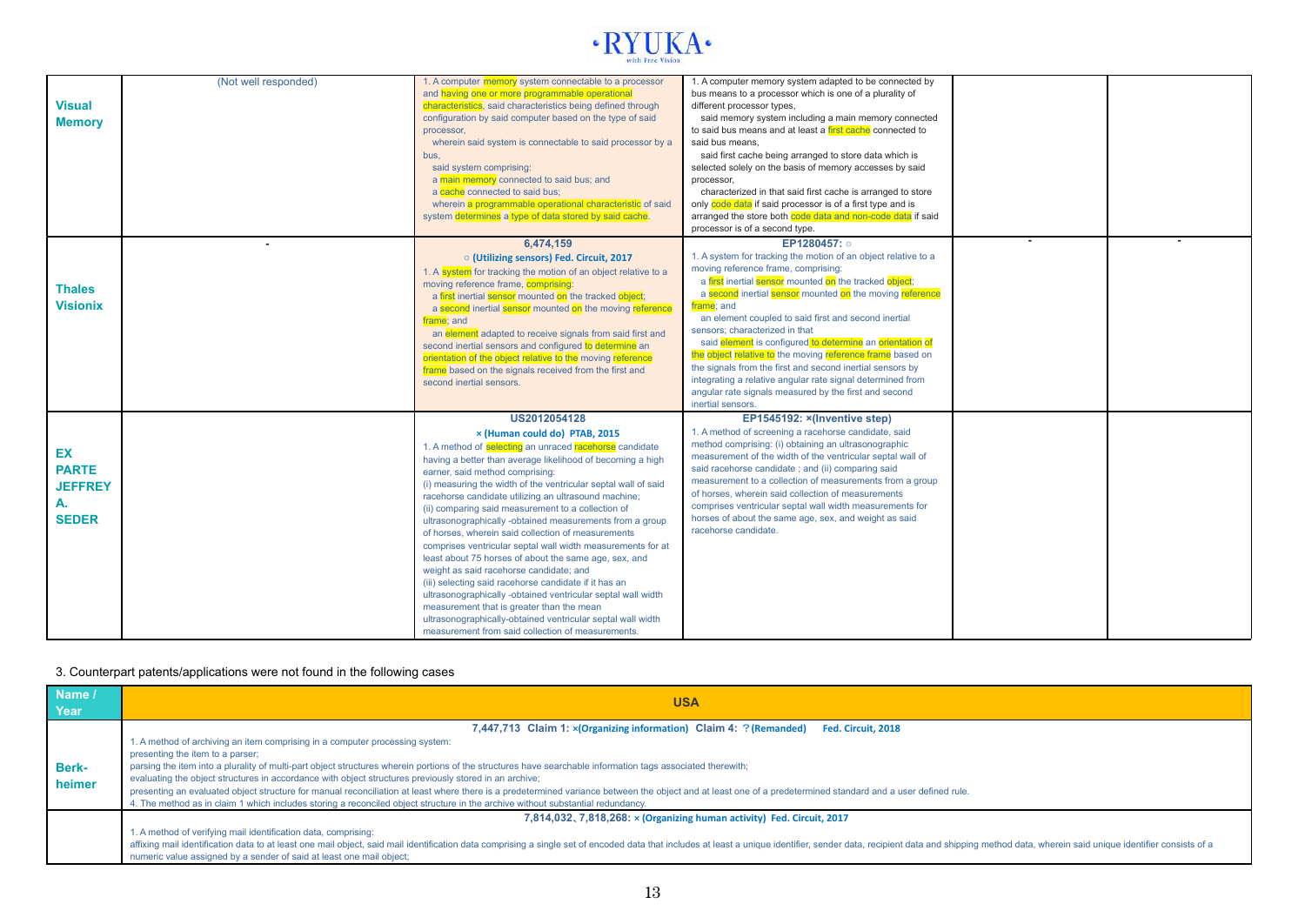

| <b>Secured</b>  | storing at least a verifying portion of said mail identification data;                                                                                                                                                                                                                                                                                                                                                                                           |  |  |  |  |  |
|-----------------|------------------------------------------------------------------------------------------------------------------------------------------------------------------------------------------------------------------------------------------------------------------------------------------------------------------------------------------------------------------------------------------------------------------------------------------------------------------|--|--|--|--|--|
| Mail            | receiving by a computer at least an authenticating portion of said mail identification data from at least one reception device via a network,                                                                                                                                                                                                                                                                                                                    |  |  |  |  |  |
|                 | wherein said authenticating portion of said mail identification data comprises at least said sender data and said shipping method data; and                                                                                                                                                                                                                                                                                                                      |  |  |  |  |  |
|                 | providing by said computer mail verification data via said network when said authenticating portion of said mail identification data corresponds with said verifying portion of said mail identification data.<br>8,073,787, 8,260,629, 8,429,093, 8,910,860,                                                                                                                                                                                                    |  |  |  |  |  |
|                 | 9,105,002: also ×                                                                                                                                                                                                                                                                                                                                                                                                                                                |  |  |  |  |  |
|                 | 8,005,303: x (Mathematical Formula) Fed. Circuit, 2017                                                                                                                                                                                                                                                                                                                                                                                                           |  |  |  |  |  |
|                 | 1. A method for creating a composite image, comprising:                                                                                                                                                                                                                                                                                                                                                                                                          |  |  |  |  |  |
|                 | displaying facial feature images on a first area of a first display via a first device associated with the first display, wherein the facial feature images are associated with facial feature element codes;                                                                                                                                                                                                                                                    |  |  |  |  |  |
|                 | selecting a facial feature image from the first area of the first display via a user interface associated with the first device, wherein the first device incorporates the selected facial feature image into a composite imag                                                                                                                                                                                                                                   |  |  |  |  |  |
| Recogni-        | composite image is associated with a composite facial image code having at least a facial feature element code; and                                                                                                                                                                                                                                                                                                                                              |  |  |  |  |  |
| corp            | reproducing the composite image on a second display based on the composite facial image code.                                                                                                                                                                                                                                                                                                                                                                    |  |  |  |  |  |
|                 | 5,530,841, 5,680,318, 5,748,488: × (Organizing human activity) Fed. Circuit, 2016                                                                                                                                                                                                                                                                                                                                                                                |  |  |  |  |  |
|                 | 1. A method for converting a hardware independent user description of a logic circuit, that includes flow control statements including an IF statement and a GOTO statement, and directive statements that define levels of lo                                                                                                                                                                                                                                   |  |  |  |  |  |
|                 | components comprising:                                                                                                                                                                                                                                                                                                                                                                                                                                           |  |  |  |  |  |
|                 | converting the flow control statements and directive statements in the user description for a logic signal Q into                                                                                                                                                                                                                                                                                                                                                |  |  |  |  |  |
| Synop-          | an assignment condition AL(Q) for an asynchronous load function and                                                                                                                                                                                                                                                                                                                                                                                              |  |  |  |  |  |
| <b>sys</b>      | an assignment condition AD(Q) for an asynchronous data function;                                                                                                                                                                                                                                                                                                                                                                                                 |  |  |  |  |  |
|                 | and generating a level sensitive latch when both said assignment condition AL(Q) and said assignment condition AD(Q) are nonconstant;                                                                                                                                                                                                                                                                                                                            |  |  |  |  |  |
|                 | wherein said assignment condition $AD(Q)$ is a signal on a <b>data input</b> line of said flow through latch;                                                                                                                                                                                                                                                                                                                                                    |  |  |  |  |  |
|                 | said assignment condition $AL(Q)$ is a signal on a latch gate line of said flow through latch;<br>and an output signal of said flow through latch is said logic signal Q.                                                                                                                                                                                                                                                                                        |  |  |  |  |  |
|                 |                                                                                                                                                                                                                                                                                                                                                                                                                                                                  |  |  |  |  |  |
|                 | 6,307,576: ○ (Not Abstract Idea)<br>Fed. Circuit. 2016                                                                                                                                                                                                                                                                                                                                                                                                           |  |  |  |  |  |
|                 | 1. A method for automatically animating lip synchronization and facial expression of three-dimensional characters comprising:                                                                                                                                                                                                                                                                                                                                    |  |  |  |  |  |
|                 | obtaining a first set of rules that define output morph weight set stream as a function of phoneme sequence and time of said phoneme sequence;                                                                                                                                                                                                                                                                                                                   |  |  |  |  |  |
| <b>MCRO</b>     | obtaining a timed data file of phonemes having a plurality of sub-sequences;<br>generating an intermediate stream of output morph weight sets and a plurality of transition parameters between two adjacent morph weight sets by evaluating said plurality of sub-sequences against said first set of rules;                                                                                                                                                     |  |  |  |  |  |
|                 | generating a final stream of output morph weight sets at a desired frame rate from said intermediate stream of output morph weight sets and said plurality of transition parameters; and                                                                                                                                                                                                                                                                         |  |  |  |  |  |
|                 | 6.611.278<br>applying said final stream of output morph weight sets to a sequence of animated characters to produce lip synchronization and facial expression control of said animated characters.                                                                                                                                                                                                                                                               |  |  |  |  |  |
|                 | 7,233,843, 8,060,259, 8,401,710: x (Organizing human activity) Fed. Circuit, 2016                                                                                                                                                                                                                                                                                                                                                                                |  |  |  |  |  |
|                 | 12. A method of detecting events on an interconnected electric power grid in real time over a wide area and automatically analyzing the events on the interconnected electric power grid, the method comprising:                                                                                                                                                                                                                                                 |  |  |  |  |  |
|                 | receiving a plurality of data streams, each of the data streams comprising sub-second, time stamped synchronized phasor measurements wherein the measurements in each stream are collected in real time at geographically dist                                                                                                                                                                                                                                   |  |  |  |  |  |
|                 | interconnected electric power grid, the wide area comprising at least two elements from among control areas, transmission companies, utilities, regional reliability coordinators, and reliability jurisdictions;                                                                                                                                                                                                                                                |  |  |  |  |  |
| <b>Electric</b> | receiving data from other power system data sources, the other power system data sources comprising at least one of transmission maps, power plant locations, EMS/SCADA systems;                                                                                                                                                                                                                                                                                 |  |  |  |  |  |
| <b>Power</b>    | receiving data from a plurality of non-grid data sources;                                                                                                                                                                                                                                                                                                                                                                                                        |  |  |  |  |  |
|                 | detecting and analyzing events in real-time from the plurality of data streams from the wide area based on at least one of limits, sensitivities and rates of change for one or more measurements from the data streams and dy                                                                                                                                                                                                                                   |  |  |  |  |  |
|                 | the measurements from the data streams including at least one of frequency instability, voltages, power flows, phase angles, damping, and oscillation modes, derived from the phasor measurements and the other power system d                                                                                                                                                                                                                                   |  |  |  |  |  |
|                 | indicative of events, grid stress, and/or grid instability, over the wide area;                                                                                                                                                                                                                                                                                                                                                                                  |  |  |  |  |  |
|                 | displaying the event analysis results and diagnoses of events and associated ones of the metrics from different categories of data and the derived metrics in visuals, tables, charts, or combinations thereof, the data compr                                                                                                                                                                                                                                   |  |  |  |  |  |
|                 | data, historical data, prediction data, and summary data;                                                                                                                                                                                                                                                                                                                                                                                                        |  |  |  |  |  |
|                 | displaying concurrent visualization of measurements from the data streams and the dynamic stability metrics directed to the wide area of the interconnected electric power grid;                                                                                                                                                                                                                                                                                 |  |  |  |  |  |
|                 | accumulating and updating the measurements from the data streams and the dynamic stability metrics, grid data, and non-grid data in real time as to wide area and local area portions of the interconnected electric power gri<br>deriving a composite indicator of reliability that is an indicator of power grid vulnerability and is derived from a combination of one or more real time measurements or computations of measurements from the data streams a |  |  |  |  |  |
|                 | wide area as well as non-power grid data received from the non-grid data source.                                                                                                                                                                                                                                                                                                                                                                                 |  |  |  |  |  |
|                 | 5,987,606: • (Something More) Fed. Circuit, 2016                                                                                                                                                                                                                                                                                                                                                                                                                 |  |  |  |  |  |
|                 | 1. A content filtering system for filtering content retrieved from an Internet computer network by individual controlled access network accounts, said filtering system comprising:                                                                                                                                                                                                                                                                              |  |  |  |  |  |
|                 | a local client computer generating network access requests for said individual controlled access network accounts;                                                                                                                                                                                                                                                                                                                                               |  |  |  |  |  |
|                 | at least one filtering scheme:                                                                                                                                                                                                                                                                                                                                                                                                                                   |  |  |  |  |  |
| <b>Bascom</b>   | a plurality of sets of logical filtering elements; and                                                                                                                                                                                                                                                                                                                                                                                                           |  |  |  |  |  |
| <b>Global</b>   | a remote ISP server coupled to said client computer and said Internet computer network, said ISP server associating each said network account to at least one filtering scheme and at least one set of filtering elements, sai                                                                                                                                                                                                                                   |  |  |  |  |  |
|                 | access requests from said client computer and executing said associated filtering scheme utilizing said associated set of logical filtering elements                                                                                                                                                                                                                                                                                                             |  |  |  |  |  |

| <b>Name</b>                          | <b>EPO</b>                                                                                                                                                                                                                     |
|--------------------------------------|--------------------------------------------------------------------------------------------------------------------------------------------------------------------------------------------------------------------------------|
| Gambro<br><b>Lundia</b><br><b>AB</b> | EP04769327.0 : x(Inventive step) EPO Board, T0336/14, 02 September 2015<br><b>Gambro Lundia AB v. Fresenius Medical Care Deutschland GmbH</b>                                                                                  |
|                                      | In the assessment of inventive step of a claim which comprises technical and non-technical features ("mixed invention") and in which the non-technical features relate to cognitive content presented to the user of a graphic |